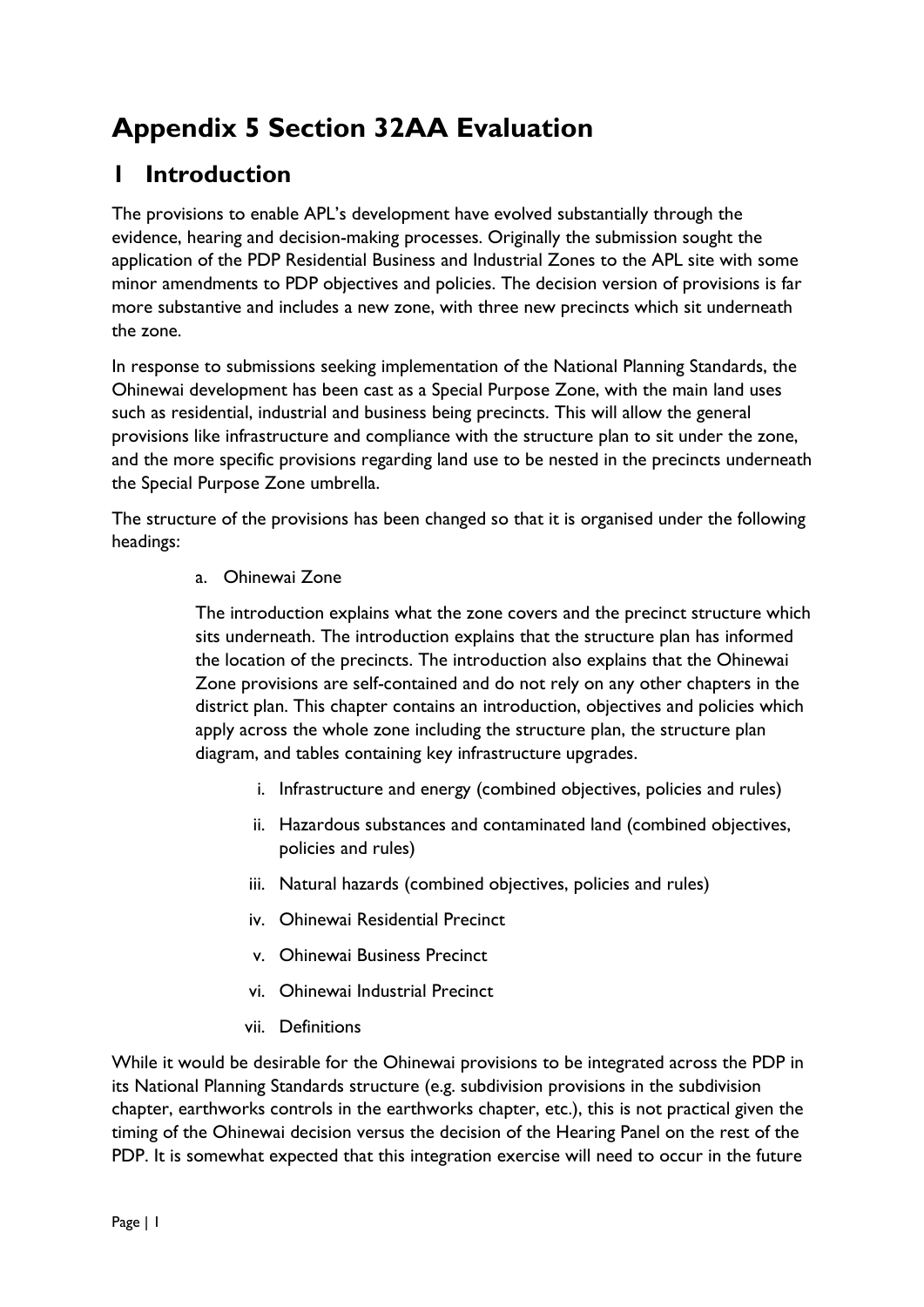after any appeals are resolved (if indeed there are any), and a future minor plan change may be needed to seamlessly integrate the Ohinewai provisions.

The resulting provisions are therefore a combination of:

- a. specific Ohinewai objectives, policies and rules arising from the hearing and evidence received;
- b. notified objectives policies and rules for:
	- Infrastructure and energy
	- Hazardous substances and contaminated land
	- Natural hazards
	- Residential Zone
	- Business Zone
	- Industrial Zone
	- Definitions
- c. Recommendations of the twenty-four s42A reports for:
	- Infrastructure and energy
	- Hazardous substances and contaminated land
	- Natural hazards
	- Residential Zone
	- Business Zone
	- Industrial Zone
	- Definitions

For steps (b) and (c) above, a s32 or s32AA evaluation was undertaken respectively. For this reason, this s32AA evaluation for the Ohinewai draws on those previous analyses and is therefore a summary rather than a highly detailed and comprehensive assessment.

The s32 evaluations and s42A reports are available on the Council's website if further detail is required.

A separate analysis has been undertaken below for the new objectives in the Ohinewai Zone to satisfy s32AA.

### **2 Scale and significance evaluation**

The level of detail undertaken for the evaluation of the Ohinewai provisions has been determined by an assessment of the scale and significance of the implementation of them. The scale and significance assessment considered the environmental, economic, social and cultural effects of the provisions. In making this assessment regard has been had to the following, namely whether the provisions:

- (a) are of regional or district-wide significance;
- (b) have effects on resources that are considered to be a matter of national importance in terms of Section 6 of the Act;
- (c) adversely affect people's health and safety;
- (d) result in a significant change to the character and amenity of local communities;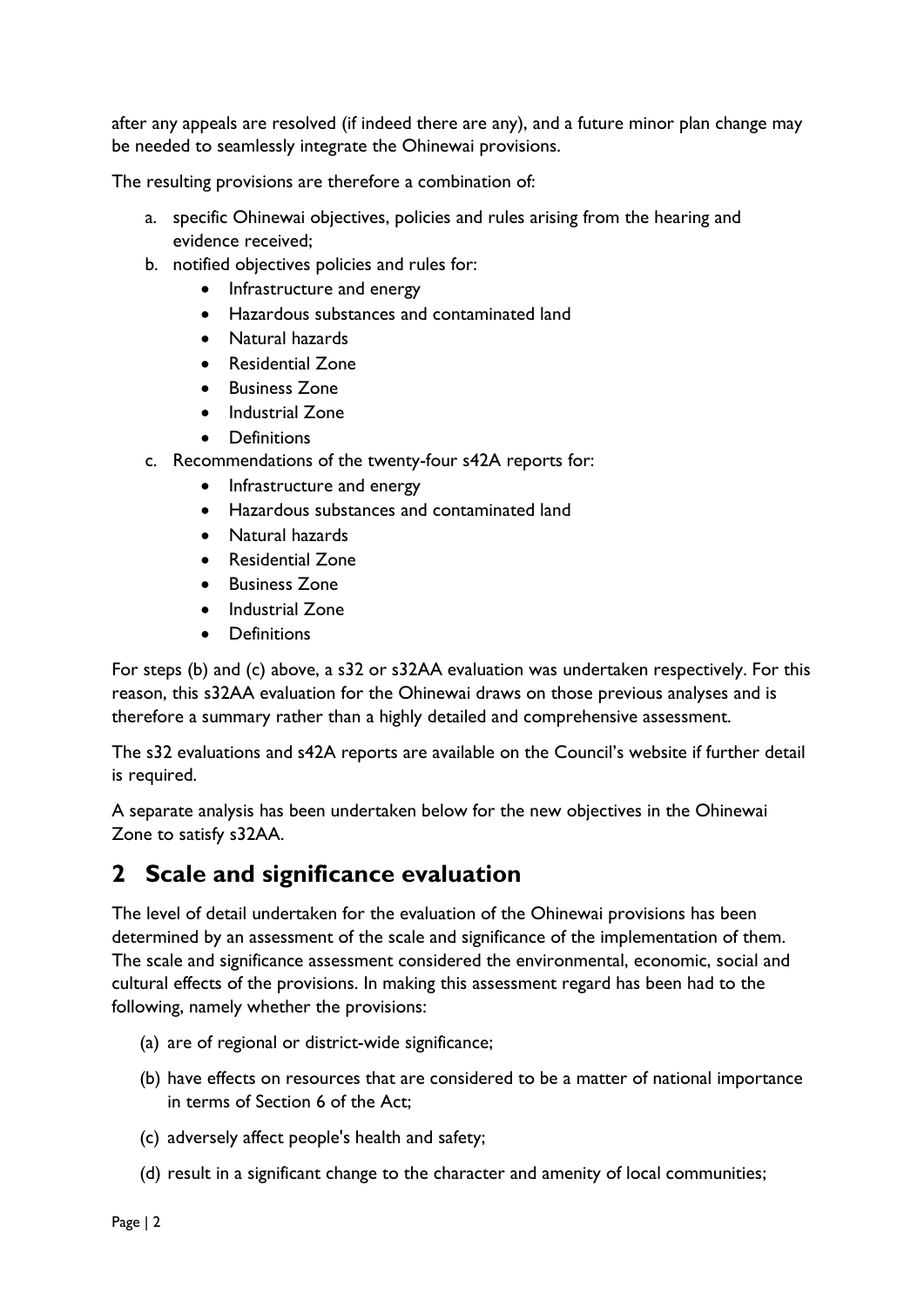- (e) adversely affect those with particular interests including Māori;
- (f) limit options for future generations to remedy effects;
- (g) whether the effects have been considered implicitly or explicitly by higher order documents; and
- (h) include regulations or other interventions that will impose significant costs on individuals or communities.

Policies, rules and maps have been evaluated as a package, as together they address a particular issue and seek to meet a specific objective.

This matter has a high significance due to the degree of change from the current planning framework (Rural Zone) and the consequential intensification of development. In accordance with s32AA(1)(b) and (c) this evaluation is required to be undertaken in accordance with s32(1) to (4) and to a level of detail that corresponds to the scale and significance of effects anticipated by the proposed changes to the PDP.

## **3 Objectives**

Section 32(1)(a) (and therefore s32AA(1)(b)) requires an assessment of whether the objectives of the proposal are the most appropriate way to achieve the purpose of the RMA.

*Section 32 of the RMA states that "Objective" means –*

*(a) For a proposal that contains or states objectives, those objectives;* 

*(b) For all other proposals, the purpose of the proposal.* 

The original s32 documents prepared for the PDP considered the objectives of the plan and whether they were the most appropriate way to achieve sustainable management in the Waikato district. The following considers whether the proposed changes included in the decision are now the most appropriate way to achieve sustainable management.

There are a number of objectives that are located in the following sections:

- Ohinewai Zone
- Ohinewai Natural Hazards
- Ohinewai Hazardous Substances
- Ohinewai Infrastructure and Energy
- Ohinewai Residential Precinct
- Ohinewai Business Precinct
- Ohinewai Industrial Precinct

As all the objectives in the above chapters (with the exception of Ohinewai Zone) have had their own s32A evaluations as part of the notification of the Proposed Waikato District Plan and s42A reports, the evaluations below are a summary of those.

A separate analysis has been undertaken below for the new objectives in the Ohinewai Zone to satisfy s32AA. .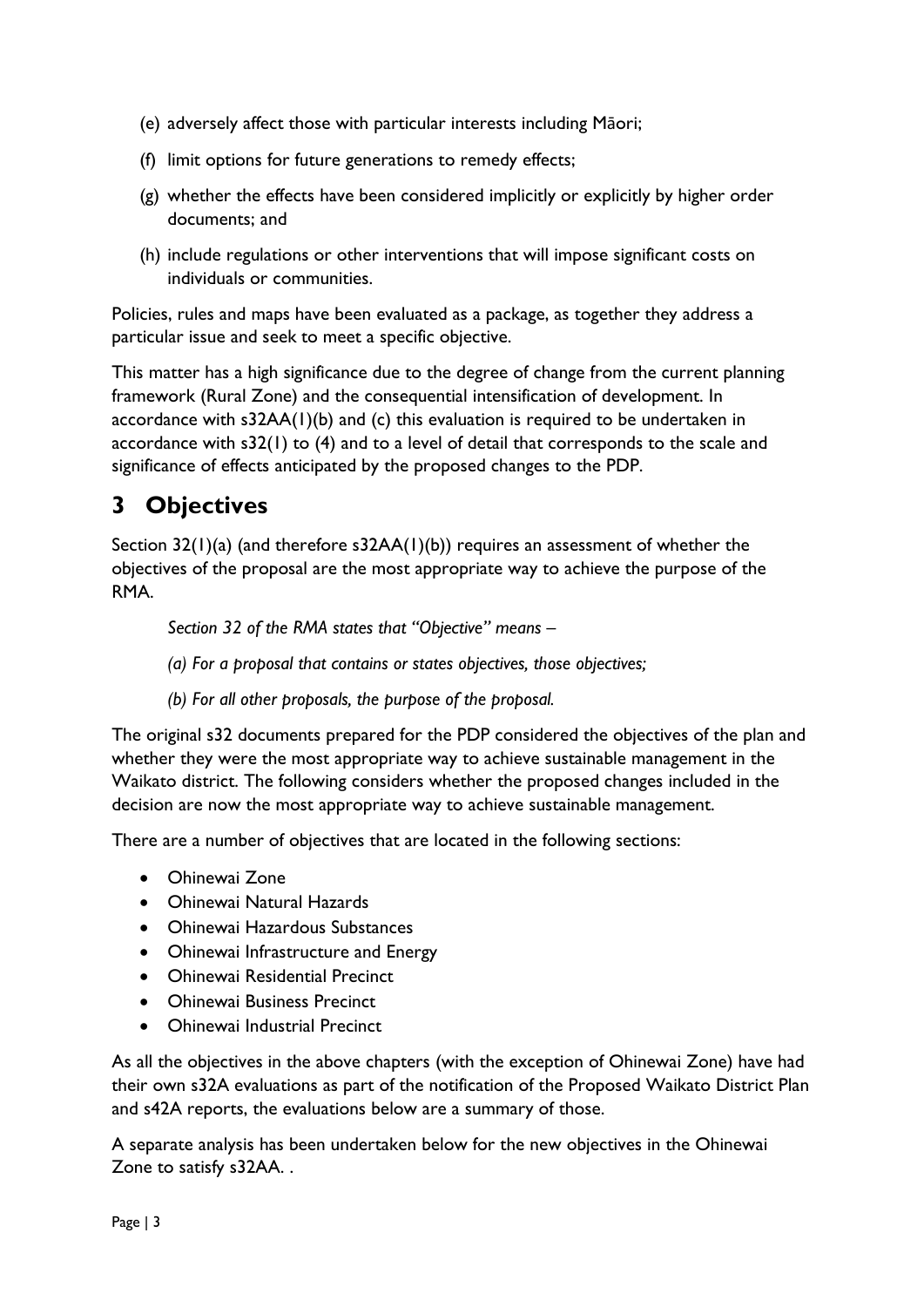The following objectives are in the Ohinewai Zone and are assessed below against the purpose of the Act:

- OHI-O1 Development
- OHI-O2 Vision and Strategy for the Waikato River
- OHI-O3 Community facilities and open space
- OHI-O4 Infrastructure
- OHI-O5 Ecological restoration
- OHI-O6 Amenity and character
- OHI-O7 Reverse sensitivity

| <b>Section 5 Purpose</b>                                                                                                                                                                        |                                                                                                                                                                                                                                                                                                                                                                                                                                                                                                                                                                                                                                                                                                                      |
|-------------------------------------------------------------------------------------------------------------------------------------------------------------------------------------------------|----------------------------------------------------------------------------------------------------------------------------------------------------------------------------------------------------------------------------------------------------------------------------------------------------------------------------------------------------------------------------------------------------------------------------------------------------------------------------------------------------------------------------------------------------------------------------------------------------------------------------------------------------------------------------------------------------------------------|
| Managing the use, development, and<br>protection of natural and physical<br>resources in a way, or at a rate, which<br>enables people and communities to<br>provide for their social well-being | OHI-OI recognises the Ohinewai Zone as a strategically important industrial node with supporting<br>residential and commercial activities. The development of the industrial area in particular will<br>contribute significantly to the social well-being of the local community as well as nearby Huntly by<br>providing job opportunities, and the wider district through employment as well as spend. OHI-OI<br>will give rise to district-wide social benefits arising from employment, particularly in the context of<br>low median incomes and declining numbers of businesses in Huntly and Te Kauwhata. The social<br>benefits are likely to be substantial, at the individual, family, and community level. |
|                                                                                                                                                                                                 | OH-O3 seeks to provide an appropriate range of accessible, walkable and conveniently located<br>services, community facilities and public open spaces that serve the day-to day needs of people<br>living and working in the Ohinewai zone. This will assist in the residents and workers being able to<br>meet their social needs locally.<br>OHI-O4 ensures Ohinewai is connected to Huntly through a means of alternative transport<br>options. This will encourage the social connection of the two communities.                                                                                                                                                                                                 |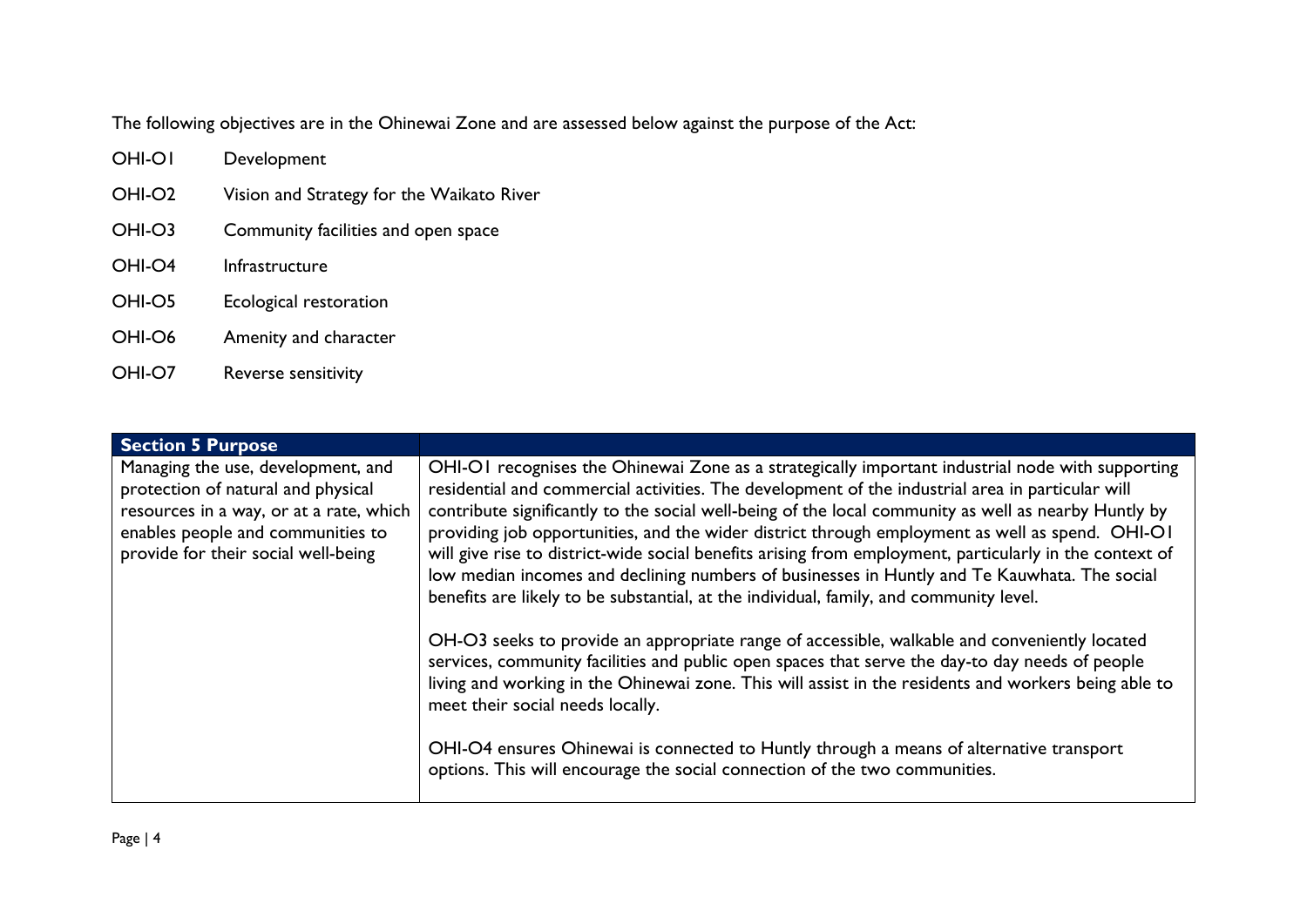| Managing the use, development, and<br>protection of natural and physical<br>resources in a way, or at a rate, which<br>enables people and communities to<br>provide for their economic well-being | OHI-OI will provide for the economic well-being of both the local community (including Huntly) as<br>well as the wider district. The joint witness statement of the economic experts confirmed that new<br>economic growth is likely from the rezoning, not just redistributing expected economic growth.<br>The proposal will bring economic development and employment opportunities that do not<br>currently exist. The employment opportunities are created at various points in the development;<br>ranging from the initial land preparation and construction, to the more long-term employment<br>provided by industrial activities. |  |
|---------------------------------------------------------------------------------------------------------------------------------------------------------------------------------------------------|---------------------------------------------------------------------------------------------------------------------------------------------------------------------------------------------------------------------------------------------------------------------------------------------------------------------------------------------------------------------------------------------------------------------------------------------------------------------------------------------------------------------------------------------------------------------------------------------------------------------------------------------|--|
|                                                                                                                                                                                                   | The development of the industrial area in particular will contribute significantly to the economic<br>well-being of the local community through jobs as well as additional spend.                                                                                                                                                                                                                                                                                                                                                                                                                                                           |  |
|                                                                                                                                                                                                   | The combination of industrial and commercial activities will increase not only the number of jobs<br>for the area, but also the range of employment opportunities available.                                                                                                                                                                                                                                                                                                                                                                                                                                                                |  |
| Managing the use, development, and<br>protection of natural and physical<br>resources in a way, or at a rate, which<br>enables people and communities to<br>provide for their cultural well-being | The Vision and Strategy is reflected in OHI-O2. The objective seeks to restore the whenua and<br>upholds cultural values in accordance with Te Ture Whaimana o Te Awa o Waikato (the Vision and<br>Strategy for the Waikato River). This objective will strengthen the resilience of Māori culture,<br>improve the connection of Māori with the River, and provide opportunities for betterment of the<br>River and its catchment.                                                                                                                                                                                                          |  |
|                                                                                                                                                                                                   | The management of wastewater and water is also critical in achieving the Vision and Strategy. For<br>this reason, OHI-O4 requires all development is to be connected to a reticulated public water<br>supply, except for on-site water supply for initial industrial development in Factory Stages F1 and<br>F2. That same objective avoids development not connected to a public reticulated wastewater<br>network, except for initial subdivision and development in Factory Stages 1 and 2 which is to have<br>on-site treatment and disposal of wastewater.                                                                             |  |
|                                                                                                                                                                                                   | OHI-O3 recognises the importance of providing an appropriate range of accessible, walkable and<br>conveniently located services, community facilities and public open spaces to serve the day-to day<br>needs of people living and working in the Ohinewai Zone. This objective will ensure that the<br>cultural well-being of the residents and workers will be met.                                                                                                                                                                                                                                                                       |  |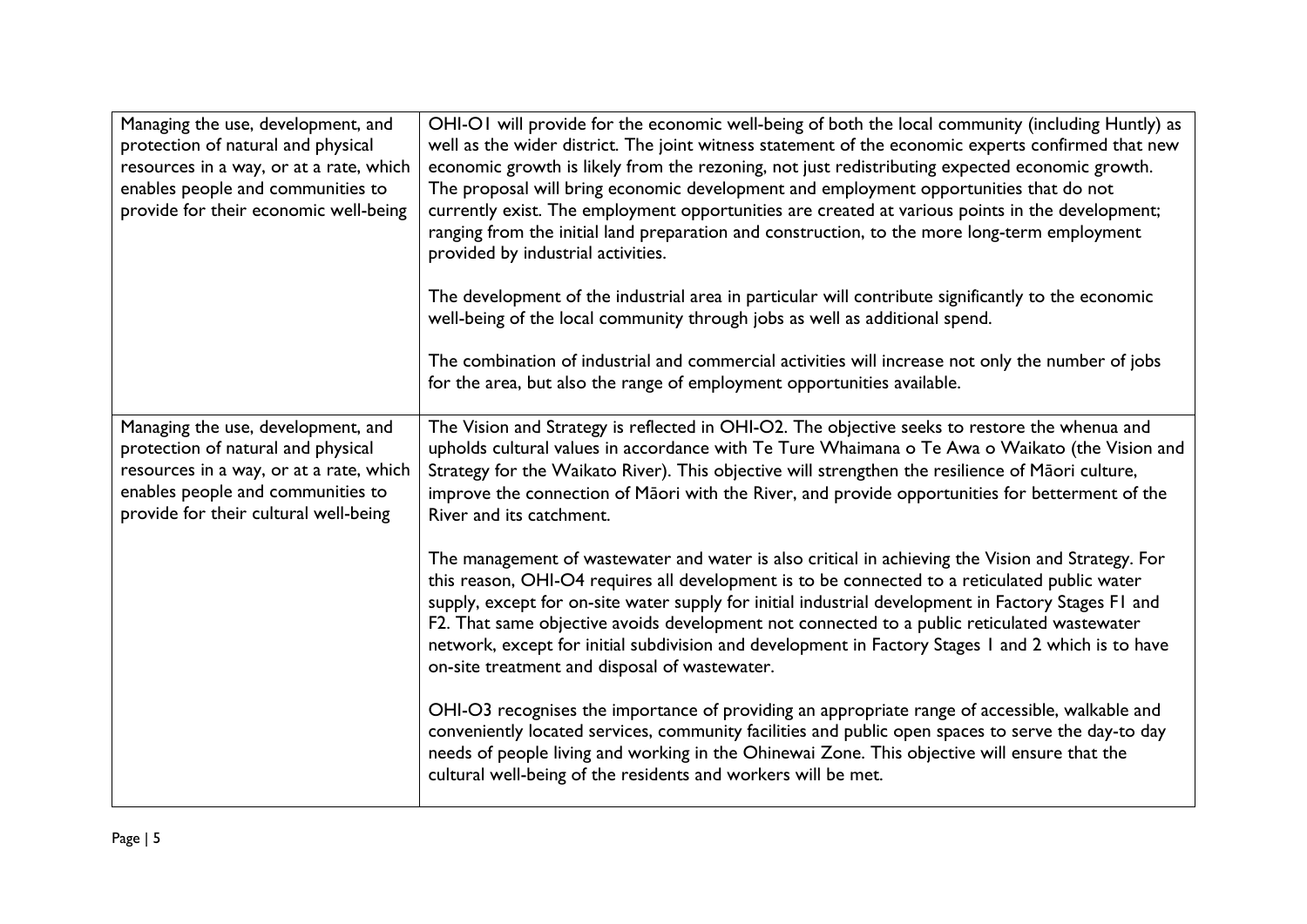|                                                                                                                                                                                                 | While Ohinewai is 2.3km from Huntly, the proximity to Huntly is recognised in OHI-O4 which<br>ensures Ohinewai Zone is well-connected to Huntly by road, walking and cycling networks. This<br>will ensure that any cultural needs that cannot be provided by Ohinewai can be met by Huntly.                                                                                                                                                                                                                            |
|-------------------------------------------------------------------------------------------------------------------------------------------------------------------------------------------------|-------------------------------------------------------------------------------------------------------------------------------------------------------------------------------------------------------------------------------------------------------------------------------------------------------------------------------------------------------------------------------------------------------------------------------------------------------------------------------------------------------------------------|
| Managing the use, development, and<br>protection of natural and physical<br>resources in a way, or at a rate, which<br>enables people and communities to<br>provide for their health and safety | This part of section 5 is achieved primarily by OHI-O7 which addresses the potential for reverse<br>sensitivity as well as amenity, particularly in the context of sensitive land uses such as residential.<br>Business and industrial activities can come into conflict with residential environments. Recognising<br>this and seeking to avoid adverse effects on amenity and safety will provide for the community's on-<br>going health and safety in accordance with Section 5(2).                                 |
|                                                                                                                                                                                                 | OHI-O4 ensures Ohinewai Zone is well-connected to Huntly by road, walking and cycling<br>networks. OHI-O4 also ensures development is staged to ensure water supply, wastewater and<br>transport infrastructure with the necessary capacity is available prior to development. This ensures<br>that the development is appropriately serviced by infrastructure, thereby providing for the health<br>and safety of the residents and employees in Ohinewai.                                                             |
|                                                                                                                                                                                                 | OHI-O3 also ensures there is sufficient walkable services, community facilities and open space<br>reserves which will enable people to be active and live healthier lives.                                                                                                                                                                                                                                                                                                                                              |
|                                                                                                                                                                                                 | OHI-O6 seeks to provide a high level of amenity and will therefore ensure the health and safety of<br>the residents in terms of the living environment.                                                                                                                                                                                                                                                                                                                                                                 |
| Sustaining the potential of natural and<br>physical resources (excluding<br>minerals) to meet the reasonably<br>foreseeable needs of future<br>generations                                      | The objectives will sustain the natural and physical resources to meet the needs of future<br>generations in the following ways:<br>OHI-OI provides employment opportunities which will benefit not only the current<br>generations, but future generations as well.<br>OHI-O2 relates to the River as a key natural resource and giving effect to the Vision and<br>Strategy is important.<br>OHI-O5 seeks to enhance the indigenous biodiversity values and the life-supporting capacity<br>of indigenous ecosystems. |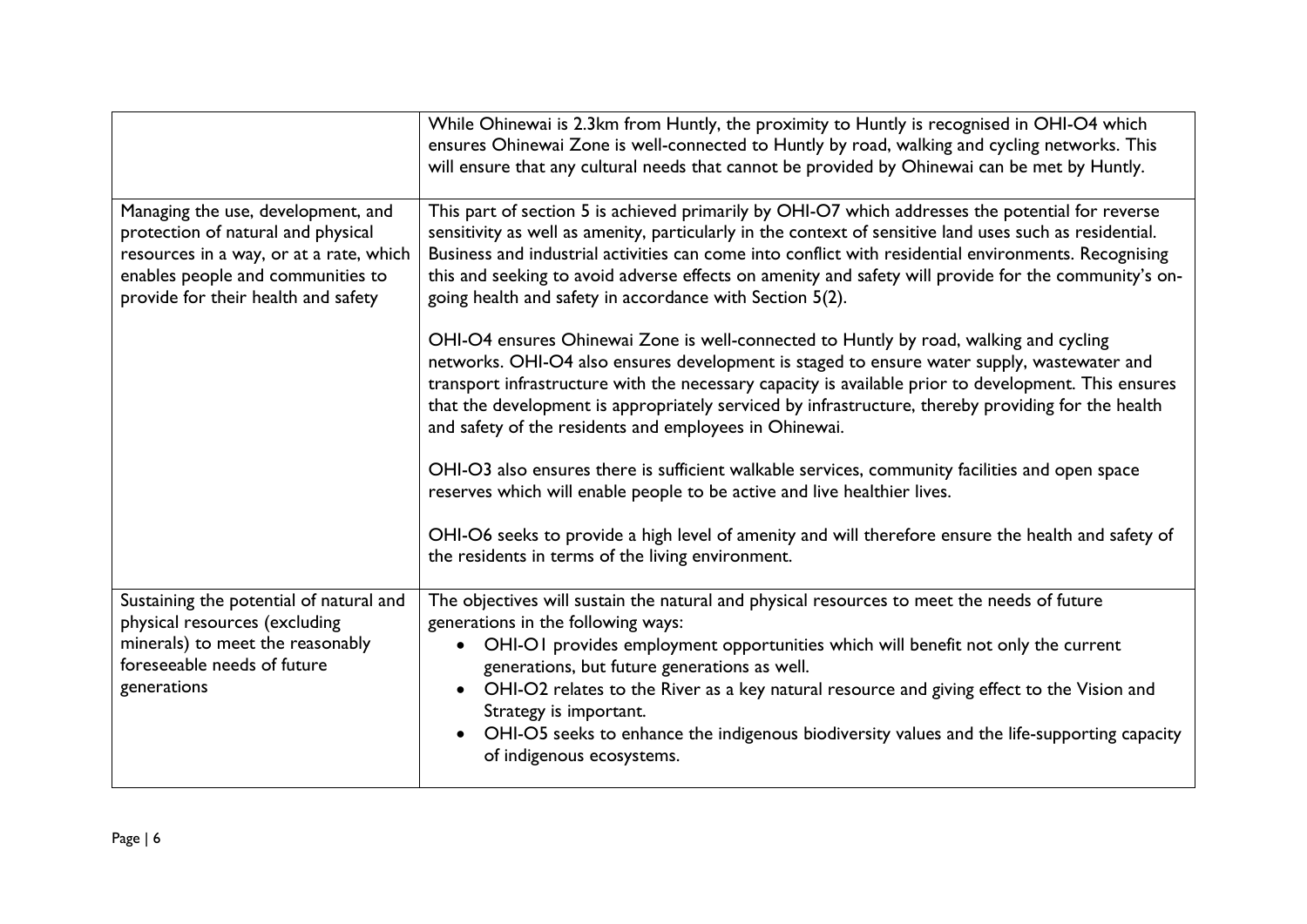| Safeguarding the life-supporting<br>capacity of air, water, soil, and<br>ecosystems                                                                                                           | The objectives respond to any effects on the life-supporting capacity, particularly the ecosystems in<br>accordance with Section 5(2)(b) of the Act.                                                                                                                                                                                                                                                                                                                                                                                                                                                                                                                             |  |  |
|-----------------------------------------------------------------------------------------------------------------------------------------------------------------------------------------------|----------------------------------------------------------------------------------------------------------------------------------------------------------------------------------------------------------------------------------------------------------------------------------------------------------------------------------------------------------------------------------------------------------------------------------------------------------------------------------------------------------------------------------------------------------------------------------------------------------------------------------------------------------------------------------|--|--|
| Avoiding, remedying, or mitigating any<br>adverse effects of activities on the<br>environment.                                                                                                | Most of the objectives seek to avoid, remedy or mitigate potential adverse effects on the<br>environment, including:<br>measures to avoid or mitigate transport safety effects<br>$\bullet$<br>staging development to ensure appropriate water supply, wastewater and transport<br>infrastructure with the necessary capacity is available prior to development<br>mitigating potential adverse visual and landscape effects<br>enhancing biodiversity values and the life-supporting capacity of indigenous ecosystems<br>giving effect to the Vision and Strategy<br>managing the effects of development on existing rural character<br>minimising reverse sensitivity effects |  |  |
| Section 6, 7 and 8                                                                                                                                                                            |                                                                                                                                                                                                                                                                                                                                                                                                                                                                                                                                                                                                                                                                                  |  |  |
| 6(e) the relationship of Māori and<br>their culture and traditions with their<br>ancestral lands, water, sites, waahi<br>tapu, and other taonga<br>7(a) kaitiakitanga<br>8 Treaty of Waitangi | The key objective is OHI-O2 which seeks to restore the whenua and upholds cultural values in<br>accordance with Te Ture Whaimana o Te Awa o Waikato (the Vision and Strategy for the Waikato<br>River).                                                                                                                                                                                                                                                                                                                                                                                                                                                                          |  |  |
| <b>7 Other matters</b>                                                                                                                                                                        |                                                                                                                                                                                                                                                                                                                                                                                                                                                                                                                                                                                                                                                                                  |  |  |
| (b) the efficient use and development<br>of natural and physical resources                                                                                                                    | The objectives will ensure efficient use of natural and physical resources in the following ways:<br>OHI-O2 to the River as a key natural resource and giving effect to the Vision and Strategy is<br>important.                                                                                                                                                                                                                                                                                                                                                                                                                                                                 |  |  |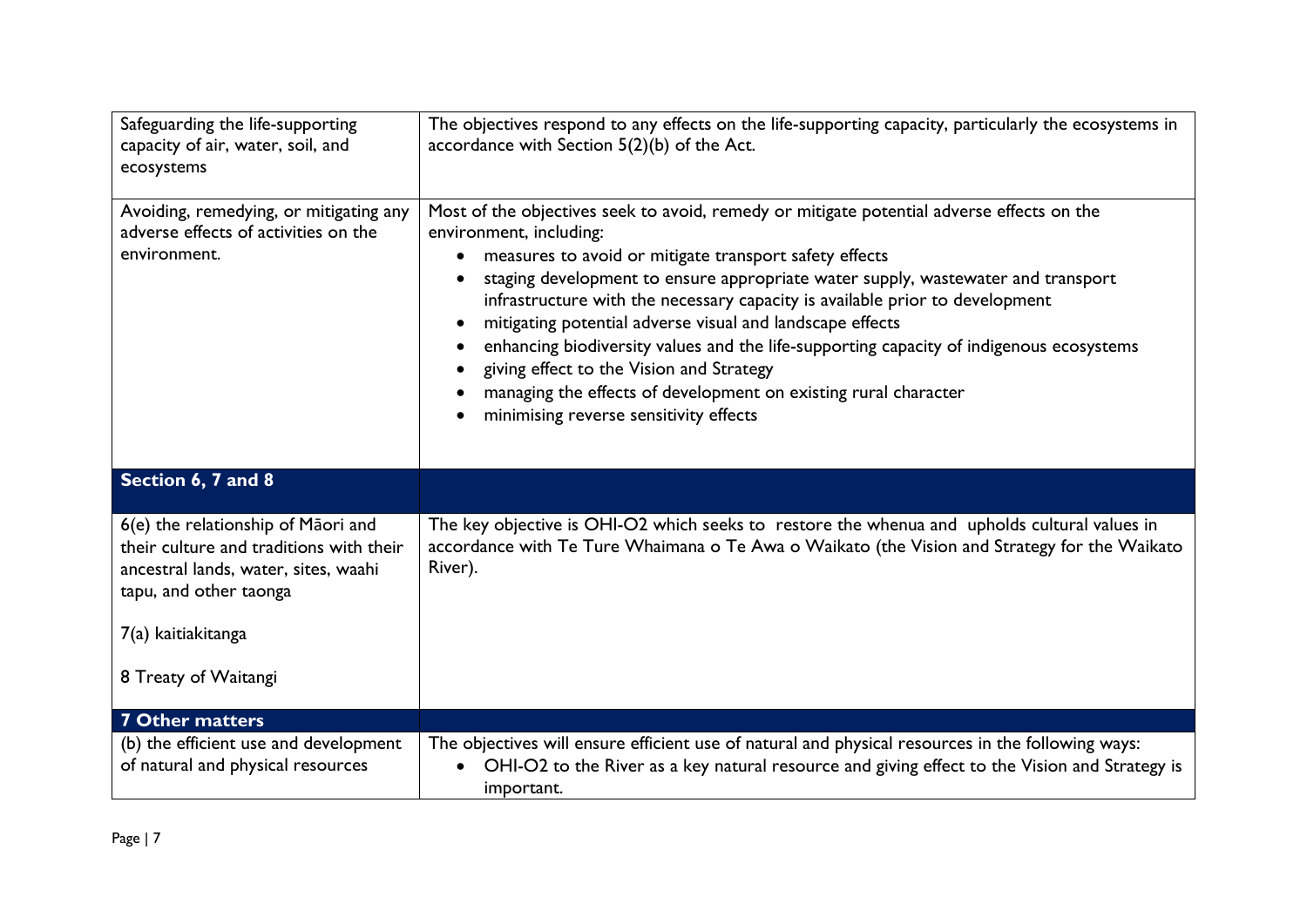|                                                                      | OHI-O5 seeks to enhance the indigenous biodiversity values and the life-supporting capacity<br>of indigenous ecosystems.                                                                                                                                                                                                                                                                                                                                               |  |
|----------------------------------------------------------------------|------------------------------------------------------------------------------------------------------------------------------------------------------------------------------------------------------------------------------------------------------------------------------------------------------------------------------------------------------------------------------------------------------------------------------------------------------------------------|--|
| (c) the maintenance and enhancement<br>of amenity values             | Amenity is recognised through OHI-O6 which seeks to manage the effects of development on<br>existing rural character, and achieve a high level of amenity within the zone through good urban<br>design. OHI-O7 addresses the potential for reverse sensitivity will achieve the maintenance of<br>amenity values, particularly in the context of sensitive land uses such as residential.                                                                              |  |
| (d) intrinsic values of ecosystems                                   | OHI-O5 seeks to enhance the indigenous biodiversity values and the life supporting capacity of<br>indigenous ecosystems, and addresses this matter.                                                                                                                                                                                                                                                                                                                    |  |
| (f) maintenance and enhancement of<br>the quality of the environment | Most of the objectives seek to maintain and enhance elements of the environment including:<br>measures to avoid or mitigate transport safety effects,<br>mitigating potential adverse visual and landscape effects<br>enhancing biodiversity values and the life supporting capacity of indigenous ecosystems<br>giving effect to the Vision and Strategy<br>managing the effects of development on existing rural character<br>minimising reverse sensitivity effects |  |

The following objectives are largely based on the notified Proposed District Plan and amendments recommended in earlier s42A reports. As these have been assessed against the purpose of the Act in terms of s32 in those documents in some detail, the following is a summary of the assessment required by  $s32(1)(a)$ . The objectives are:

OHI-EIT – Ohinewai Zone: energy, infrastructure and transport

- OHI-EIT-O1 Development, operation and maintenance of infrastructure
- OHI-EIT-O2 Adverse effects on infrastructure
- OHI-EIT-O3 Infrastructure in the community and identified areas
- OHI-EIT-O4 Renewable energy
- OHI-EIT-O5 Integration of infrastructure with subdivision, land use and development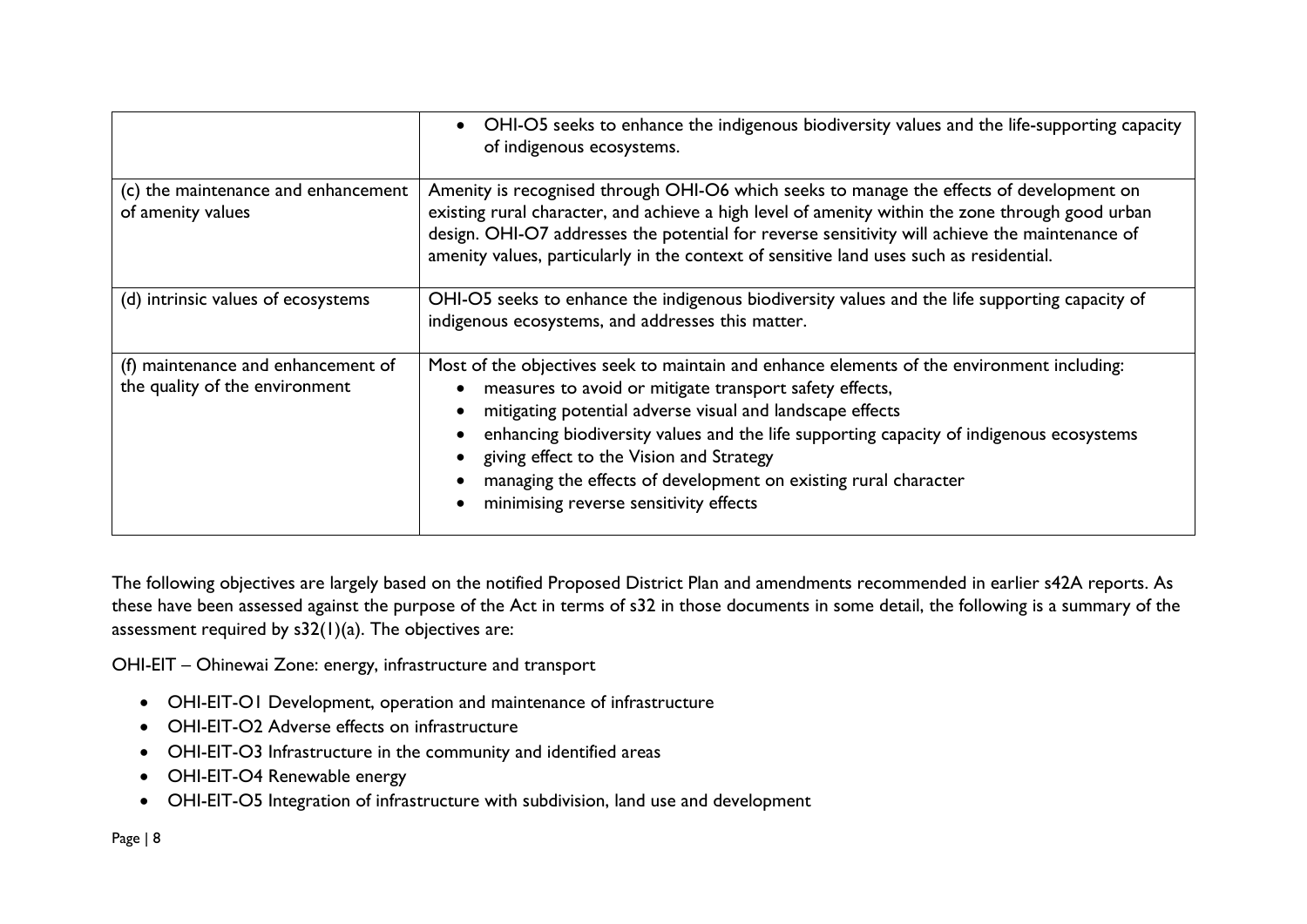- OHI-EIT-O6 Stormwater management
- OHI-EIT-O7 Stormwater, drainage and flood management
- OHI-EIT-O8 Land transport network

OHI-HR – Ohinewai hazards and risks

- OHI-HR-O1 Hazardous substances
- OHI-HR-O2 Hazardous substances
- OHI-HR-O3 Health and Safety at Work Act 2015

OHI-CL – Ohinewai hazards and risks

• OHI-CL-O1 Contaminated land

OHI-NH– Ohinewai natural hazards

- OHI-NH-O1 Natural hazards
- OHI-NH-O2 Resilience to natural hazard
- OHI-NH-O3 Climate change

PREC1 – Ohinewai residential precinct

- PREC1-O1 Residential development and design
- PREC1-O2 Residential amenity
- PREC1-O3 Residential activities

PREC2 – Ohinewai business precinct

- PREC2-O1 Commercial activity
- PREC2-O2 Character
- PREC2-O3 Amenity

PREC3 – Ohinewai industrial precinct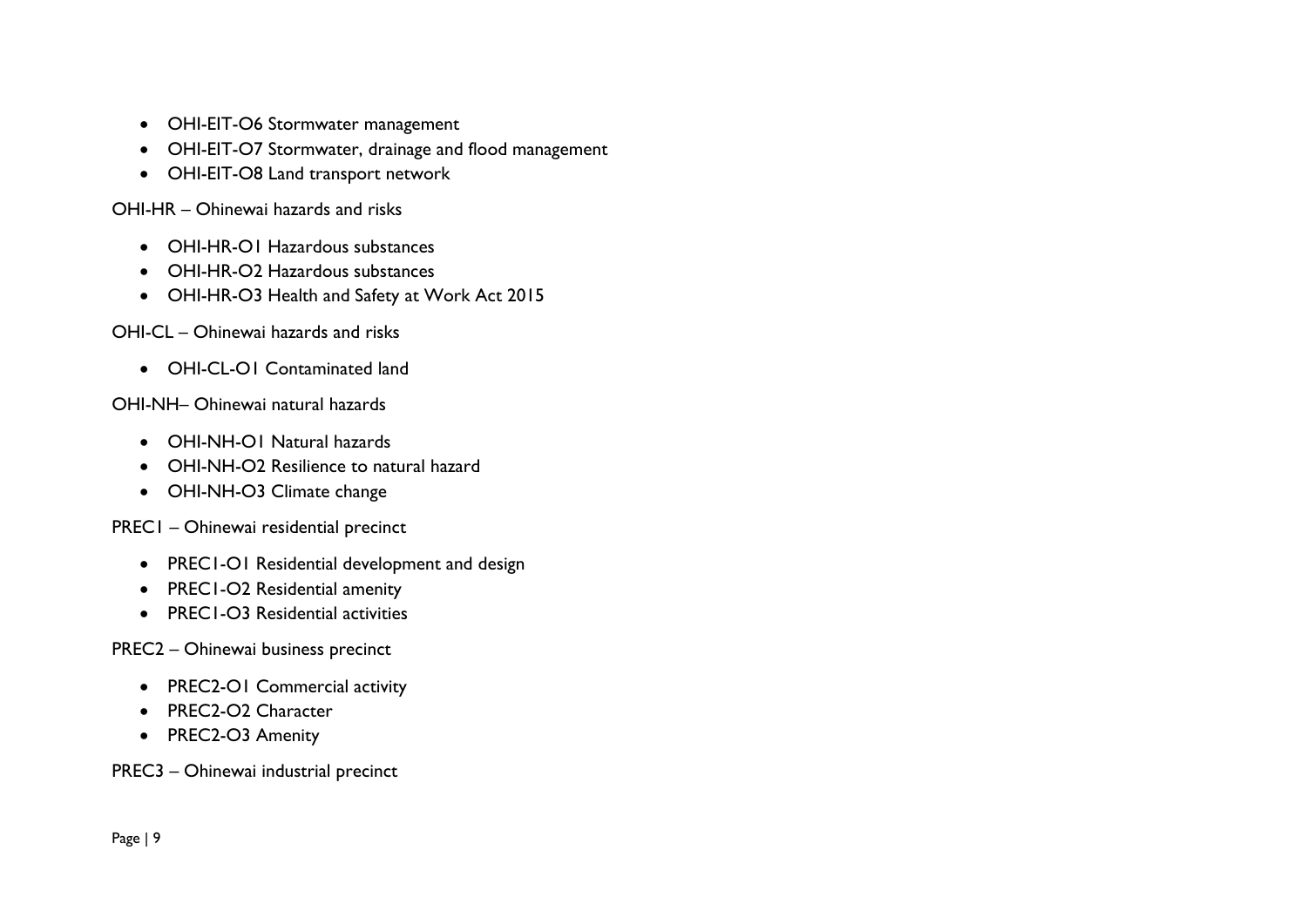- PREC3-O1 Economic growth of industry
- PREC3-O2 Manage adverse effects
- PREC3-O3 Development of Ohinewai as a strategic industrial node

| <b>Section 5 Purpose</b>                                                                                                                                                                          |                                                                                                                                                                                                                                                                                                                                                                                                                                                                                                                                                                                                                                                                                                                                                                                                                                                                                                                                                                                                                                                                                                                                                                                                                                                                                                                 |  |
|---------------------------------------------------------------------------------------------------------------------------------------------------------------------------------------------------|-----------------------------------------------------------------------------------------------------------------------------------------------------------------------------------------------------------------------------------------------------------------------------------------------------------------------------------------------------------------------------------------------------------------------------------------------------------------------------------------------------------------------------------------------------------------------------------------------------------------------------------------------------------------------------------------------------------------------------------------------------------------------------------------------------------------------------------------------------------------------------------------------------------------------------------------------------------------------------------------------------------------------------------------------------------------------------------------------------------------------------------------------------------------------------------------------------------------------------------------------------------------------------------------------------------------|--|
| Managing the use, development, and<br>protection of natural and physical<br>resources in a way, or at a rate, which<br>enables people and communities to<br>provide for their social well-being   | The objectives particularly in the Ohinewai Business and Industrial Precincts will provide for the<br>social well-being of both the local community (including Huntly) as well as the wider district,<br>primarily through the creation of employment and housing opportunities.<br>The objectives in the Ohinewai Industrial Precinct explicitly seek to support and strengthen growth<br>of industry, recognising the positive employment and economic benefits of industrial activities. In<br>addition, the over-arching objective for the zone recognises Ohinewai as a strategically important<br>industrial node. The development of the industrial area in particular will contribute significantly to<br>the social well-being of the local community as well as nearby Huntly by providing job opportunities,<br>and the wider district through employment as well as spend.<br>The objectives will give rise to district-wide social benefits arising from employment, particularly in<br>the context of low median incomes and declining numbers of businesses in Huntly and Te<br>Kauwhata. The social benefits are likely to be substantial, at the individual, family, and community<br>level.<br>PREC1-O2 seeks to establish a well-designed community, which will provide for the social well- |  |
|                                                                                                                                                                                                   |                                                                                                                                                                                                                                                                                                                                                                                                                                                                                                                                                                                                                                                                                                                                                                                                                                                                                                                                                                                                                                                                                                                                                                                                                                                                                                                 |  |
| Managing the use, development, and<br>protection of natural and physical<br>resources in a way, or at a rate, which<br>enables people and communities to<br>provide for their economic well-being | The objectives particularly in the Ohinewai Business and Industrial Precincts will provide for the<br>economic well-being of both the local community (including Huntly) as well as the wider district.<br>The joint witness statement of the economic experts confirmed that new economic growth is likely<br>from the rezoning, not just redistributing expected economic growth. The proposal will bring<br>economic development and employment opportunities that do not currently exist. The<br>employment opportunities are created at various points in the development; ranging from the initial                                                                                                                                                                                                                                                                                                                                                                                                                                                                                                                                                                                                                                                                                                        |  |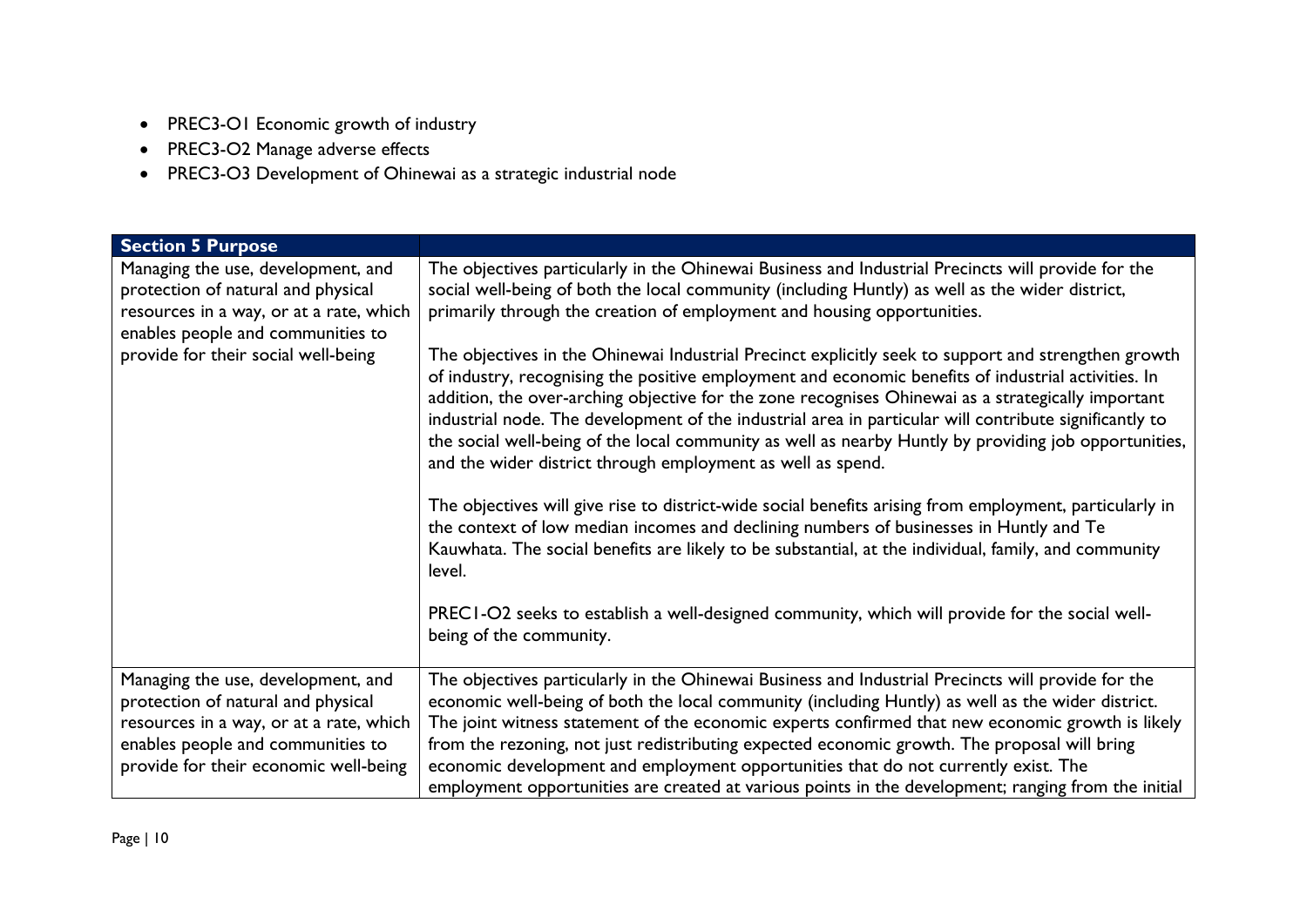|                                                                                                                                                          | land preparation and construction, to the more long-term employment provided by Ohinewai<br><b>Industrial Precinct.</b><br>The objectives in the Ohinewai Industrial Precinct explicitly seek to support and strengthen growth<br>of industry, recognising the positive employment and economic benefits of industrial activities.<br>PREC3-OI seeks to strengthen and support industrial activities, and explicitly recognises the<br>positive employment and economic benefits of industrial activities.<br>The Ohinewai Business Precinct objectives enable commercial activity to support the Ohinewai<br>community in two identified areas. These two business areas are intended to meet the day-to-day<br>needs of the community. The commercial activity enabled by this objective will assist in the<br>community providing for its economic well-being. |  |
|----------------------------------------------------------------------------------------------------------------------------------------------------------|-------------------------------------------------------------------------------------------------------------------------------------------------------------------------------------------------------------------------------------------------------------------------------------------------------------------------------------------------------------------------------------------------------------------------------------------------------------------------------------------------------------------------------------------------------------------------------------------------------------------------------------------------------------------------------------------------------------------------------------------------------------------------------------------------------------------------------------------------------------------|--|
| Managing the use, development, and<br>protection of natural and physical<br>resources in a way, or at a rate, which<br>enables people and communities to | Cultural matters are addressed in the infrastructure chapter including:<br>OHI-EIT-OI Development, operation and maintenance of infrastructure<br>OHI-EIT-O7 Stormwater, drainage and flood management<br>$\bullet$                                                                                                                                                                                                                                                                                                                                                                                                                                                                                                                                                                                                                                               |  |
| provide for their cultural well-being                                                                                                                    | In particular, the potential for infrastructure to be sensitive to cultural and spiritual values is<br>recognised.                                                                                                                                                                                                                                                                                                                                                                                                                                                                                                                                                                                                                                                                                                                                                |  |
| Managing the use, development, and<br>protection of natural and physical                                                                                 | This part of section 5 is achieved by a number of objectives.                                                                                                                                                                                                                                                                                                                                                                                                                                                                                                                                                                                                                                                                                                                                                                                                     |  |
| resources in a way, or at a rate, which<br>enables people and communities to<br>provide for their health and safety                                      | The objectives in the Infrastructure, Energy and Transport chapter address health and safety in that<br>infrastructure is integrated with development. Infrastructure such as wastewater, water supply and<br>telecommunications is required for people's health and safety. OHI-EIT-O7 explicitly recognises<br>that regional flood management infrastructure has the potential to adversely affect the health and<br>safety of people in the district.                                                                                                                                                                                                                                                                                                                                                                                                          |  |
|                                                                                                                                                          | The continuing use of the three waters infrastructure through enabling the operation, maintenance<br>and development enables people and communities to provide for their health and well-being in<br>accordance with Section 5(2) of the Act. At its simplest level, the wastewater network enables the<br>wastewater to be taken away from communities and treated, thus ensuring people's health. The                                                                                                                                                                                                                                                                                                                                                                                                                                                           |  |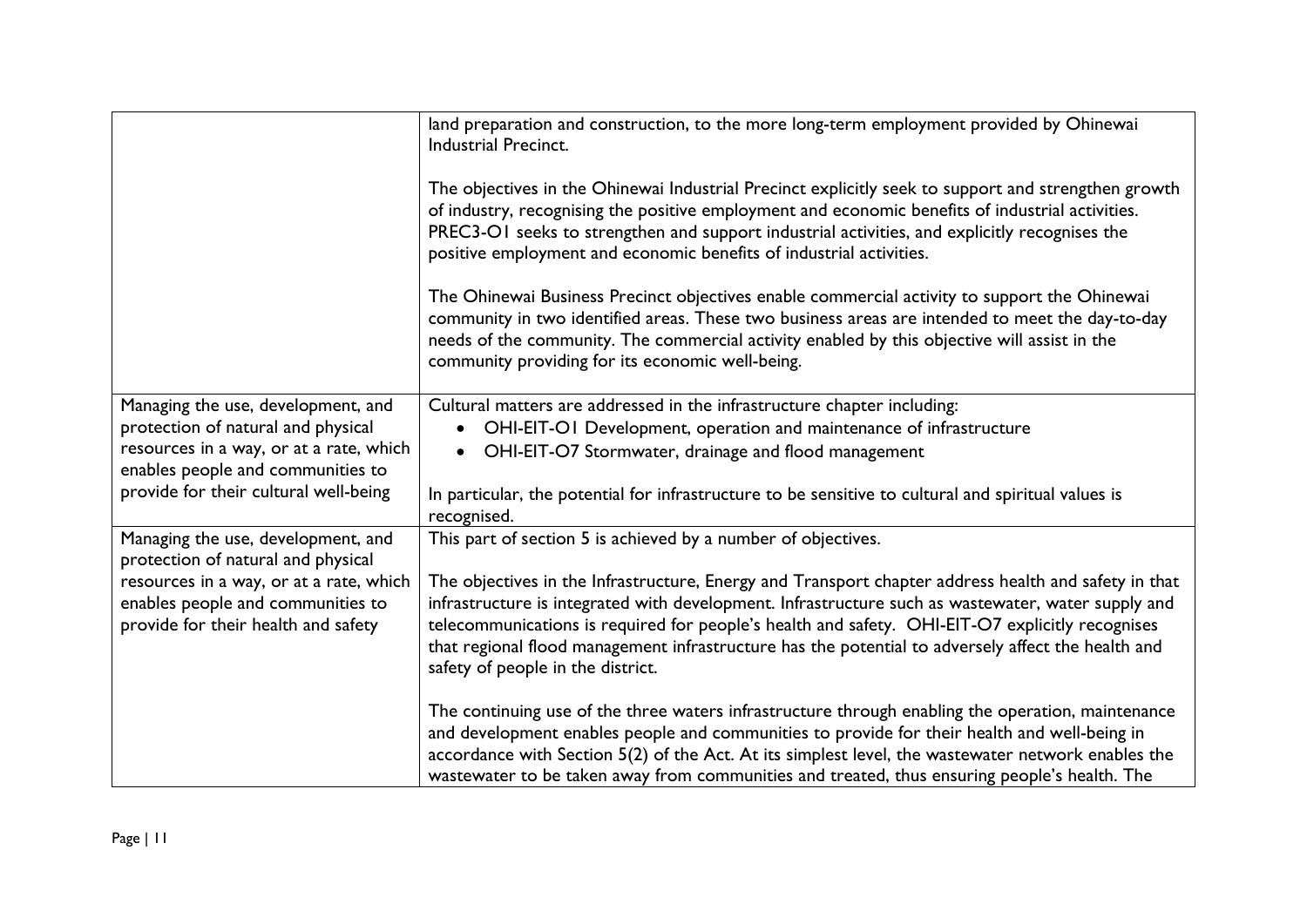|                                                                                                                                                            | stormwater network takes away flood water and thus protects people's health and homes. The<br>water supply network is essential for life by providing clean drinking water.                                                                                                                                                                                                                                                                                                                                                                                              |
|------------------------------------------------------------------------------------------------------------------------------------------------------------|--------------------------------------------------------------------------------------------------------------------------------------------------------------------------------------------------------------------------------------------------------------------------------------------------------------------------------------------------------------------------------------------------------------------------------------------------------------------------------------------------------------------------------------------------------------------------|
|                                                                                                                                                            | Protecting infrastructure from reverse sensitivity issues also ensures the health and safety of people<br>and communities in accordance with Section 5(2) of the Act. Activities such as constructing too<br>close to a key intersection (for example) can adversely affect the health of the occupants. In<br>addition, it can compromise the integrity of the network with increased risk insufficient visibility.                                                                                                                                                     |
|                                                                                                                                                            | There are a number of objectives which address amenity, particularly in the context of sensitive<br>land uses such as residential. PREC3-OI recognises the potential for activities and buildings to<br>adversely affect the amenity values or sensitive activities and seeks to protect this. Business and<br>industrial activities can come into conflict with residential environments. Recognising this and<br>seeking to avoid adverse effects on amenity and safety will provide for the community's ongoing<br>health and safety in accordance with Section 5(2). |
|                                                                                                                                                            | OHI-HR-OI seeks to protect the community and natural environment from the adverse effects<br>associated with the manufacture, use, storage or transportation of hazardous substances. Similarly,<br>OHI-CL-OI recognises that contaminated land needs to be managed to protect human health and<br>the environment.                                                                                                                                                                                                                                                      |
|                                                                                                                                                            | OHI-NH-O2 recognises that there are risks from natural hazards on people, property, and<br>infrastructure and seeks that they be avoided or appropriately mitigated. OHI-NH-O3 seeks to<br>establish resilient communities that are able to effectively and efficiently respond to, and recover<br>from, natural hazard events. These objectives will ensure the health and safety in the context of<br>these matters.                                                                                                                                                   |
| Sustaining the potential of natural and<br>physical resources (excluding<br>minerals) to meet the reasonably<br>foreseeable needs of future<br>generations | The objectives will sustain the natural and physical resources to meet the needs of future<br>generations in the following way:<br>• PREC1-O1 recognises the need for efficient use of the land resource in terms of residential<br>development.<br>PREC3-OI and O3 provides employment opportunities which will benefit not only the<br>current generations, but future generations as well.                                                                                                                                                                            |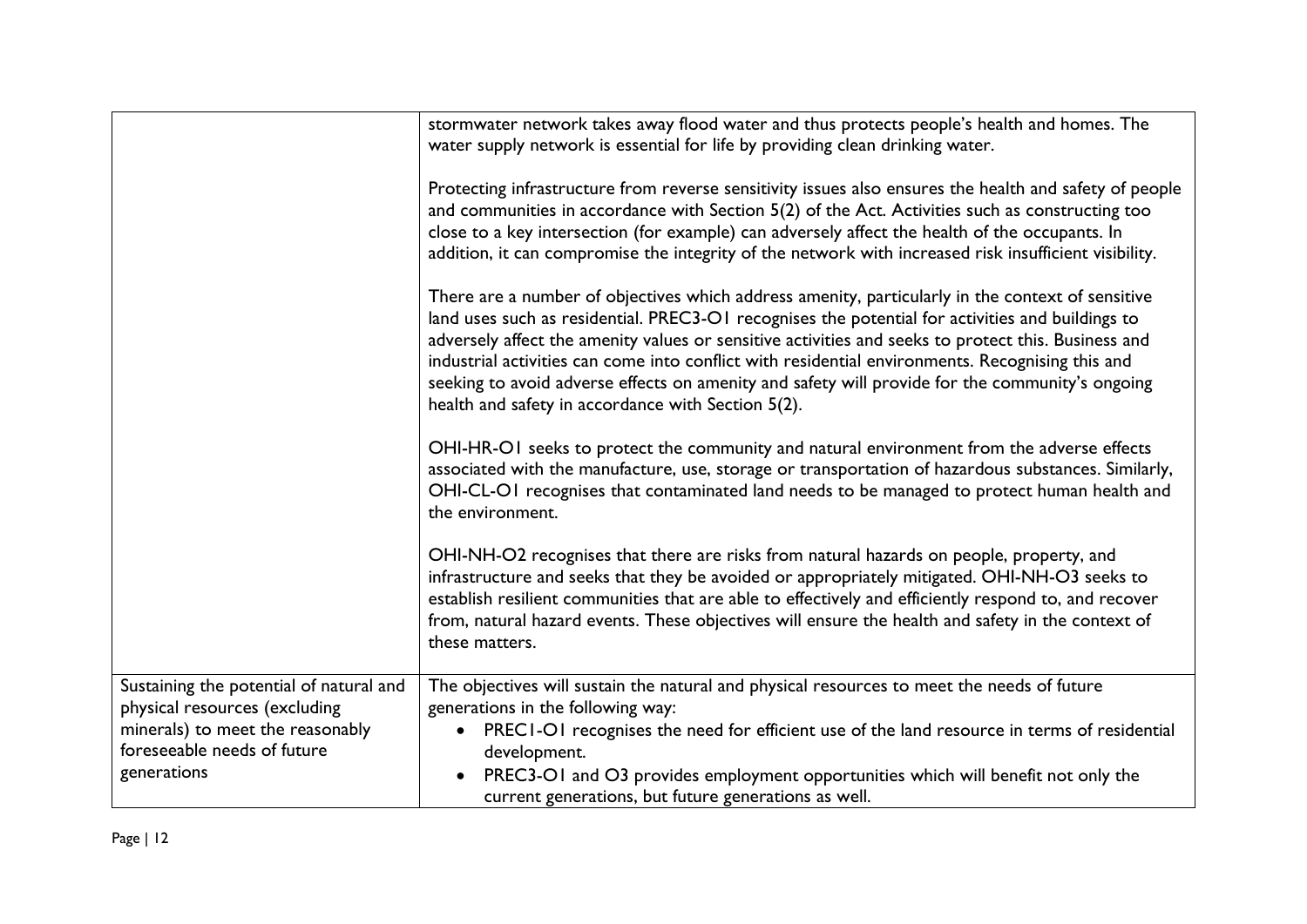|                                                                                               | OHI-EIT-OI ensures infrastructure is developed, operated and maintained and upgraded to<br>enhance social, economic, cultural and environmental well-being.                                                                                                                                                                                                                                                                                                                                                                                                                                                                                                                                                                                                                                              |  |  |
|-----------------------------------------------------------------------------------------------|----------------------------------------------------------------------------------------------------------------------------------------------------------------------------------------------------------------------------------------------------------------------------------------------------------------------------------------------------------------------------------------------------------------------------------------------------------------------------------------------------------------------------------------------------------------------------------------------------------------------------------------------------------------------------------------------------------------------------------------------------------------------------------------------------------|--|--|
| Safeguarding the life-supporting<br>capacity of air, water, soil, and<br>ecosystems           | The objectives respond the effects on the life-supporting capacity, particularly the management of<br>stormwater in accordance with Section $5(2)(b)$ of the Act. Stormwater discharges from<br>development will be adequately treated through on-site treatment mechanisms and as such are not<br>anticipated to have any effects on the health of people and communities as affected by their<br>secondary contact with freshwater. Furthermore, it is considered that the proposed stormwater<br>management framework does not provide for adverse effects on the mauri (life-supporting capacity)<br>of any freshwater body and any associated ecosystems. This framework is established by OHI-EIT-<br>O7.                                                                                          |  |  |
|                                                                                               | Having a fully functioning reticulated three waters network safeguards the life-supporting capacity of<br>air, water, soil and ecosystem in accordance with Section $5(2)(b)$ of the Act. The adverse effects on<br>these resources would be considerably higher if each site managed its own stormwater and<br>wastewater individually. Community systems allow more effective management of stormwater and<br>treatment of wastewater to a far higher level than is possible by a single site.                                                                                                                                                                                                                                                                                                         |  |  |
| Avoiding, remedying, or mitigating any<br>adverse effects of activities on the<br>environment | Many of the objectives seek to avoid, remedy or mitigate potential adverse effects on the<br>environment, including:<br>OHI-EIT-O8 measures to avoid or mitigate transport safety effects,<br>$\bullet$<br>OHI-EIT-O2 minimising reverse sensitivity effects,<br>OHI-EIT-O7 maintaining hydrological characteristics of the natural drainage processes,<br>OHI-EIT-O3 Provision of Infrastructure takes into account the qualities and characteristics<br>of surrounding environments and community well-being,<br>OHI-HR-OI To protect the community and natural environment from the adverse effects<br>associated with the manufacture, use, storage or transportation of hazardous substances,<br>OHI-CL-OI Contaminated land to protect human health and the environment from<br>contaminated land, |  |  |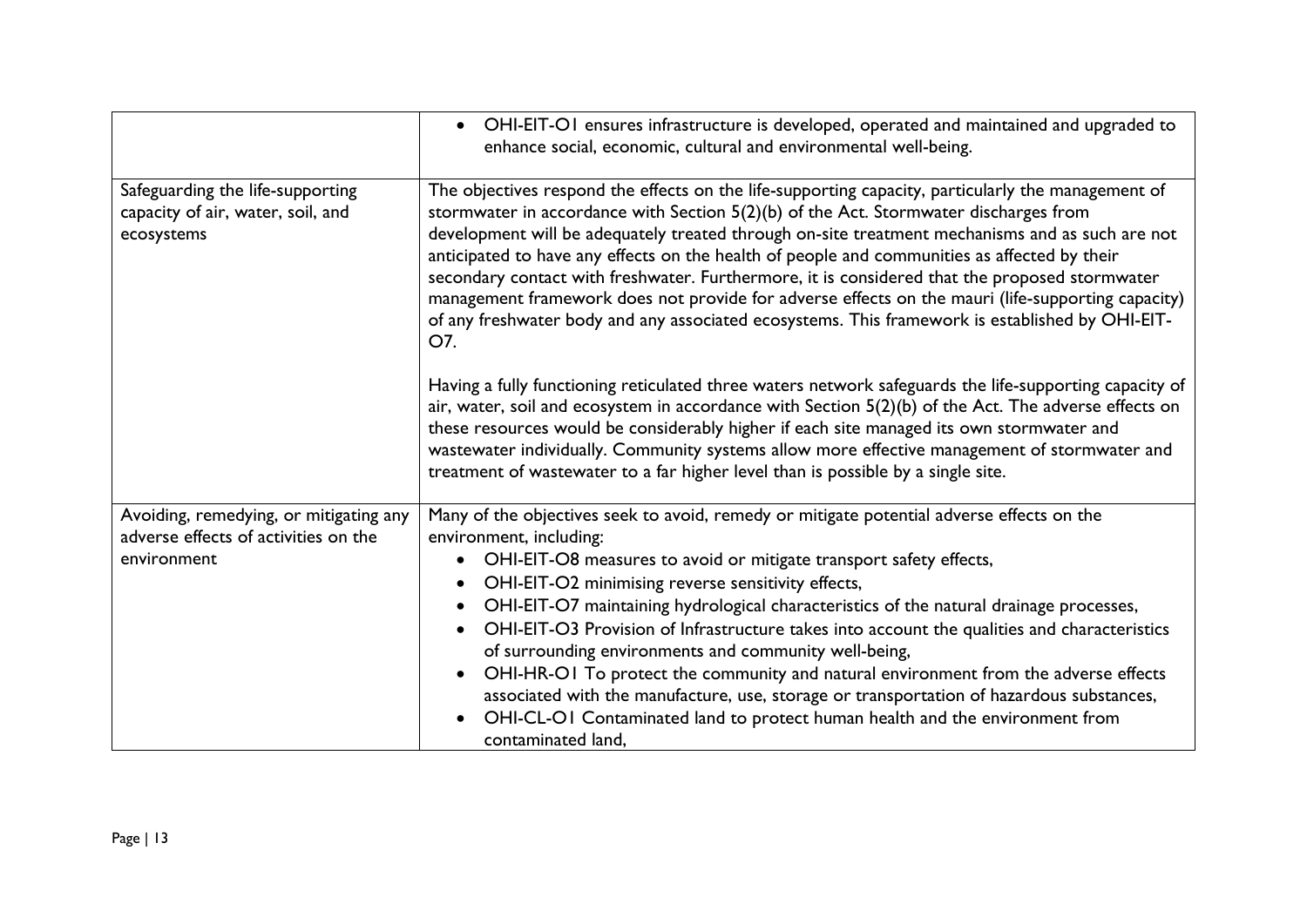|                                                                            | PREC2-O3 The amenity values of residential activities within, and activities in, adjoining<br>$\bullet$<br>zones are protected from the adverse effects of developments and activities in the Ohinewai<br><b>Business Precinct,</b><br>Integrated and effective reticulated management of the three waters enables adverse effects<br>on the environment to be avoided, remedied or mitigated in accordance with Section<br>$5(2)(b)$ of the Act.                                                                                                                                                                                                                                           |  |
|----------------------------------------------------------------------------|---------------------------------------------------------------------------------------------------------------------------------------------------------------------------------------------------------------------------------------------------------------------------------------------------------------------------------------------------------------------------------------------------------------------------------------------------------------------------------------------------------------------------------------------------------------------------------------------------------------------------------------------------------------------------------------------|--|
| Section 6, 7 and 8                                                         |                                                                                                                                                                                                                                                                                                                                                                                                                                                                                                                                                                                                                                                                                             |  |
| 6(h) the management of significant<br>risks from natural hazards           | The objectives in the Ohinewai natural hazards chapter address this matter directly. In particular,<br>land development should avoid where practicable or mitigate the risks of natural hazards. Secondly,<br>the objective defines a resilient community as one where the risks from natural hazards on people,<br>property, infrastructure and the environment from subdivision, use and development of land are<br>avoided or appropriately mitigated.                                                                                                                                                                                                                                   |  |
| <b>7 Other matters</b>                                                     |                                                                                                                                                                                                                                                                                                                                                                                                                                                                                                                                                                                                                                                                                             |  |
| (b) the efficient use and development<br>of natural and physical resources | The objectives will ensure efficient use of natural and physical resources in the following ways:<br>PRECI-OI recognises the need for efficient use of the land resource in terms of residential<br>development.<br>The objectives in the Industrial Precinct seek to establish Ohinewai as a strategic industrial<br>node, and thus maximise the positive employment and economic benefits of industrial<br>activities.                                                                                                                                                                                                                                                                    |  |
| (c) the maintenance and enhancement<br>of amenity values                   | Amenity is recognised through objectives which seek to manage the effects of development on<br>existing rural character, and achieve a high level of amenity within the zone through good urban<br>design. The objectives which address the potential for reverse sensitivity will achieve the<br>maintenance of amenity values, particularly in the context of sensitive land uses such as residential.<br>The objectives recognise the potential for activities and buildings to adversely affect the character,<br>amenity and safety in the Residential Precinct and seek to minimise this. Business and industrial<br>activities can come into conflict with residential environments. |  |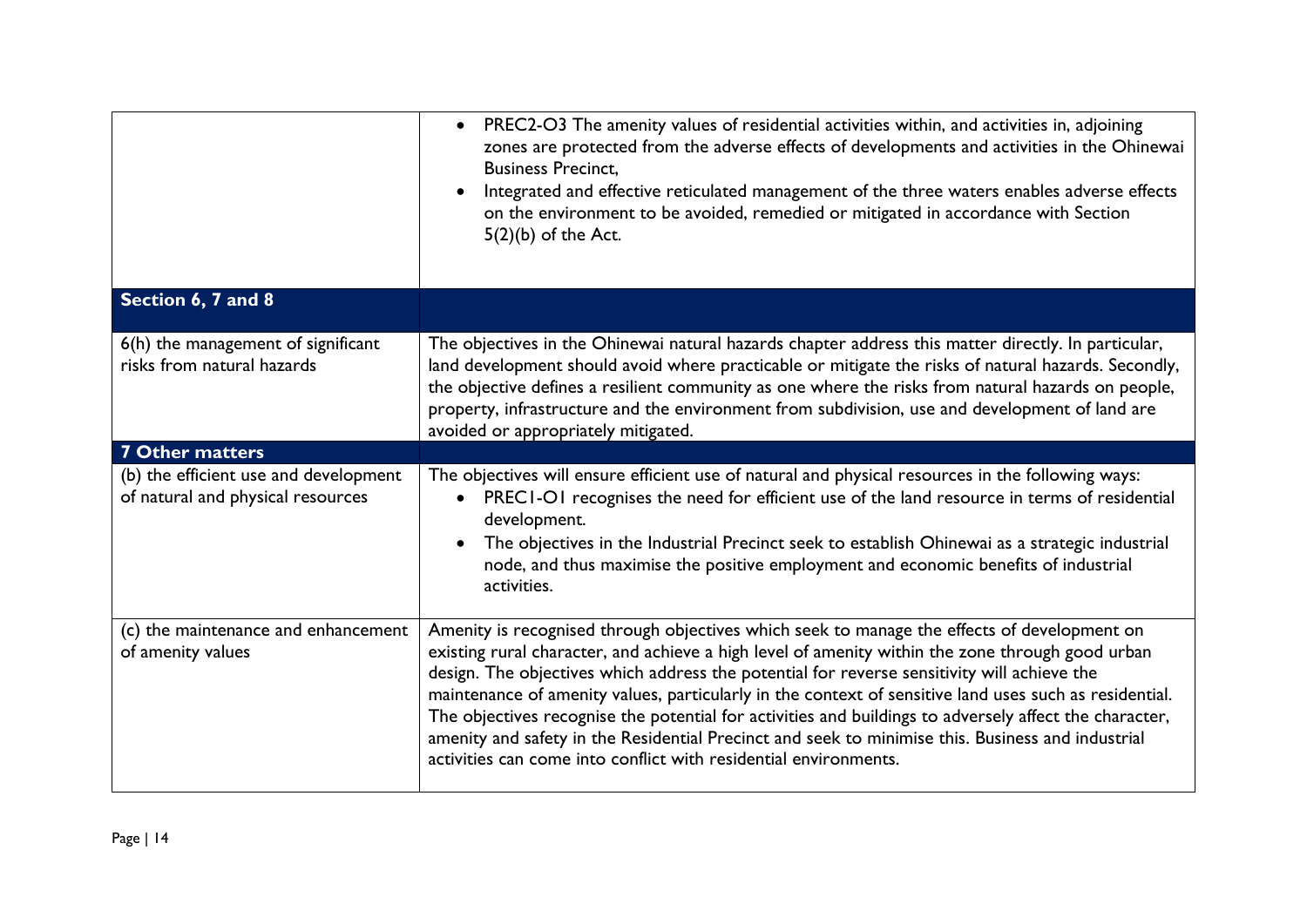| (f) maintenance and enhancement of<br>the quality of the environment                   | Most of the objectives seek to maintain and enhance elements of the environment including:<br>measures to avoid or mitigate transport safety effects,<br>mitigating potential adverse visual and landscape effects<br>minimising reverse sensitivity effects<br>maintaining hydrological characteristics of the natural drainage processes<br>protecting the community and natural environment from the adverse effects associated with<br>the manufacture, use, storage or transportation of hazardous substances |
|----------------------------------------------------------------------------------------|--------------------------------------------------------------------------------------------------------------------------------------------------------------------------------------------------------------------------------------------------------------------------------------------------------------------------------------------------------------------------------------------------------------------------------------------------------------------------------------------------------------------|
| (i) the effects of climate change                                                      | This is addressed directly by the objective in the Ohinewai Natural Hazards chapter which seeks to<br>develop a well-prepared community that:<br>Is able to adapt to the effects of climate change; and<br>Is able to effectively and efficiently respond to, and recover from, natural hazard events.                                                                                                                                                                                                             |
| (j) the benefits to be derived from the<br>use and development of renewable<br>energy. | This is addressed directly by OHI-EIT-O4 which seeks energy-efficient design and an increase in<br>renewable electricity generation.                                                                                                                                                                                                                                                                                                                                                                               |

Having undertaken the assessment above, the suite of objectives for Ohinewai are considered the most objective to achieve the Purpose of the Act in accordance with s5(1).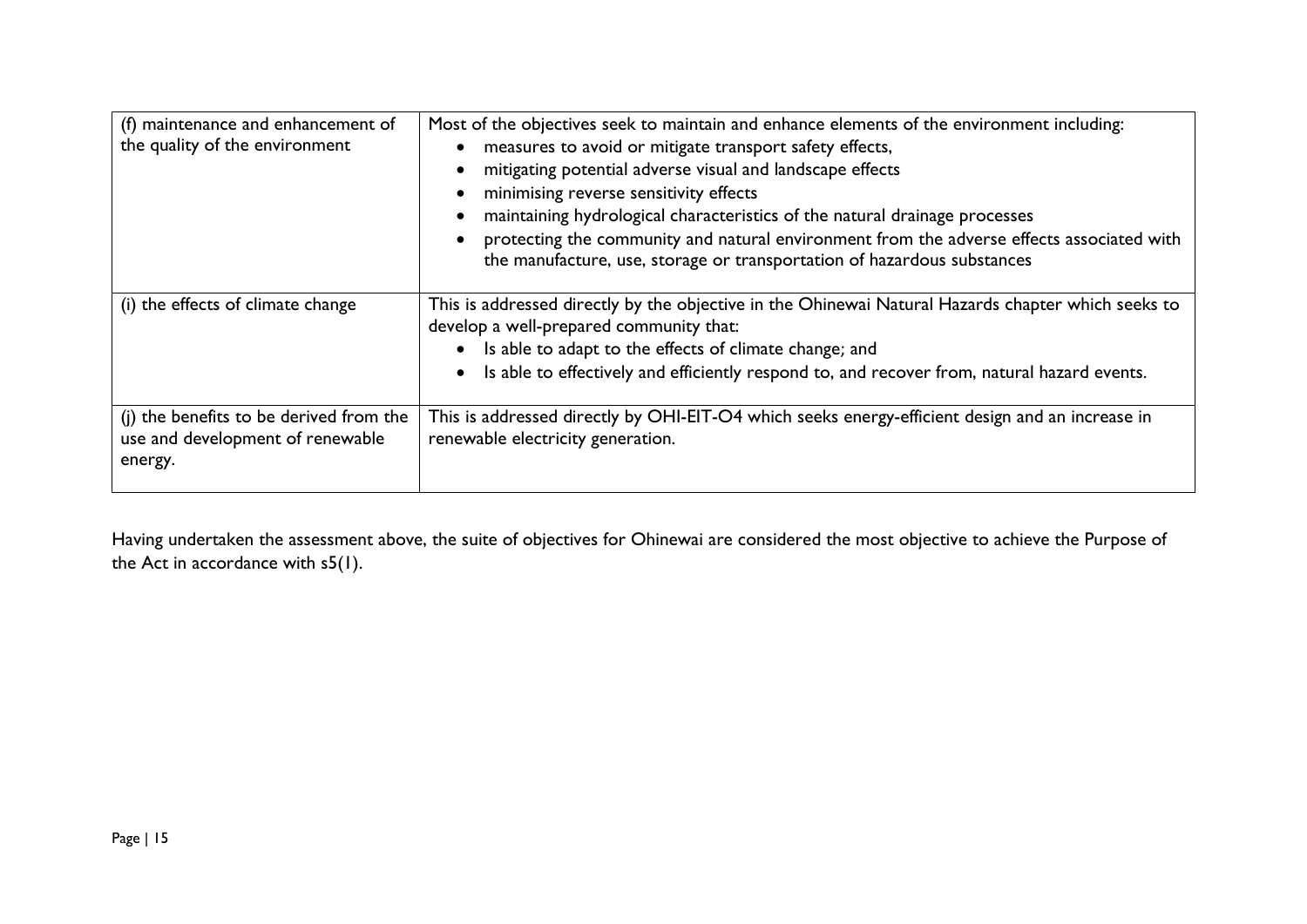## **4 Evaluation of proposed policies, rules and methods**

Section 32(1)(b) requires an evaluation of whether the provisions are the most appropriate way to achieve the objectives by identifying other reasonably practicable options, assessing the efficiency and effectiveness of the provisions in achieving the objectives, and summarising the reasons for deciding on the provisions. The assessment must identify and assess the benefits and costs of environmental, economic, social and cultural effects that are anticipated from the implementation of the provisions, including opportunities for economic growth and employment. The assessment must if practicable quantify the benefits and costs and assess the risk of acting or not acting if there is uncertain or insufficient information available about the subject matter.

### **4.1 Identification of Reasonably Practicable Options – for Achieving Objective(s)**

The following assessment identifies reasonably practicable options for achieving the objectives. This high-level screening process considers the effectiveness of each option. Only those options considered to be reasonably practicable will be evaluated in this section.

Option 1: Retain the notified Rural Zone for the site (effectively rejecting the APL submission);

Option 2: Apply the most relevant PDP zones as notified to the site;

Option 3: Apply the most relevant PDP zones to the site but amend the provisions to enable the proposed development in Ohinewai;

Option 4: Create new zones for Ohinewai and associated provisions.

It is clear that a rezoning is required to enable the APL development to occur. While utilising the existing zones in the PDP may be an efficient approach, the release of the decision on Ohinewai zoning ahead of the decisions on the rest of the PDP causes procedural challenges. For example, there is no way to release a planning map for Ohinewai that contains zones but relies on the provisions yet to be released in the Hearing Panel's decision later in 2021. Option 4 means that the zone and provisions can reflect the characteristics of the site and be tailored to the development. The disadvantage of this option is that it will essentially result in a self-contained set of provisions that will need to be integrated into the wider district plan at some point in the future to avoid duplication. In terms of broad planning approaches, Option 4 is considered to be the most straight appropriate given the timing of the Hearing Panel's decision.

As outlined in Mr Gaze's evidence, APL had considered a range of alternatives in terms of location, but failed to find anything that met the needs of the company and its business. There may be alternative locations which accord with the RPS, however they would have constraints which make the project less viable such as land instability in Huntly due to mine subsidence, or distance away from the main trunk rail line, or insufficient land area.

At a micro level, both the structure plan, design and provisions have evolved considerably since the original submission was lodged in 2018, all of which could be described as a consideration of options and alternatives.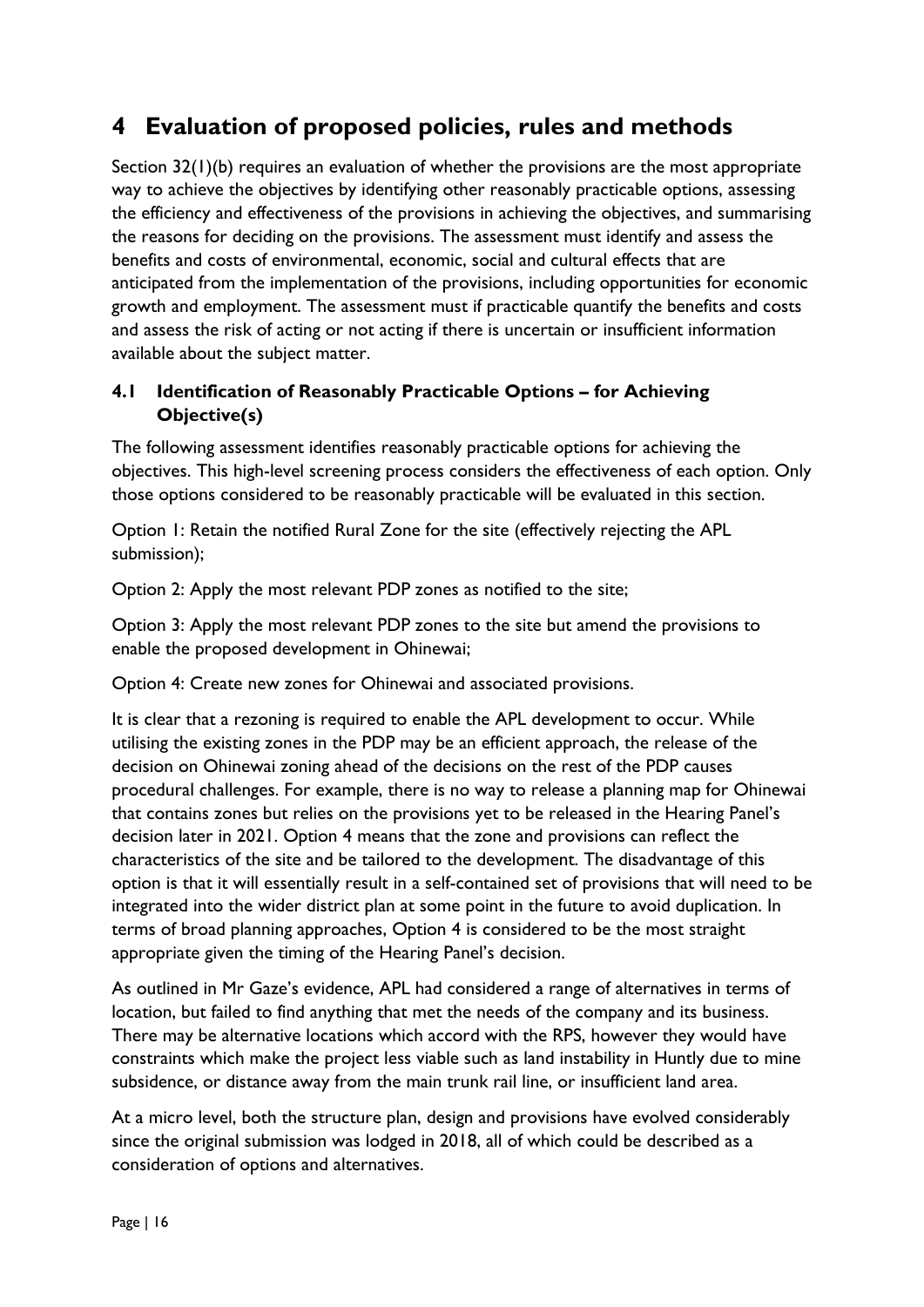### **4.2 Efficiency and effectiveness**

Section 32(1)(b) (and thus s32AA(1)(b)) of the RMA requires an examination of the proposed provisions to ensure that they are the most appropriate way of achieving the relevant objectives. The decision is an amending proposal insofar as the s32 evaluation for the PDP has already been written. It follows that this assessment must relate to the provisions and objectives of the decision as if they were the amending proposal. The complexity is that some of the objectives and provisions have been sourced from the notified PDP, and therefore are not amended by the Hearing Panel's decision per se. To avoid complexity, all of the provisions included in the decision have been considered to be the amending proposal and have been considered as a comprehensive package.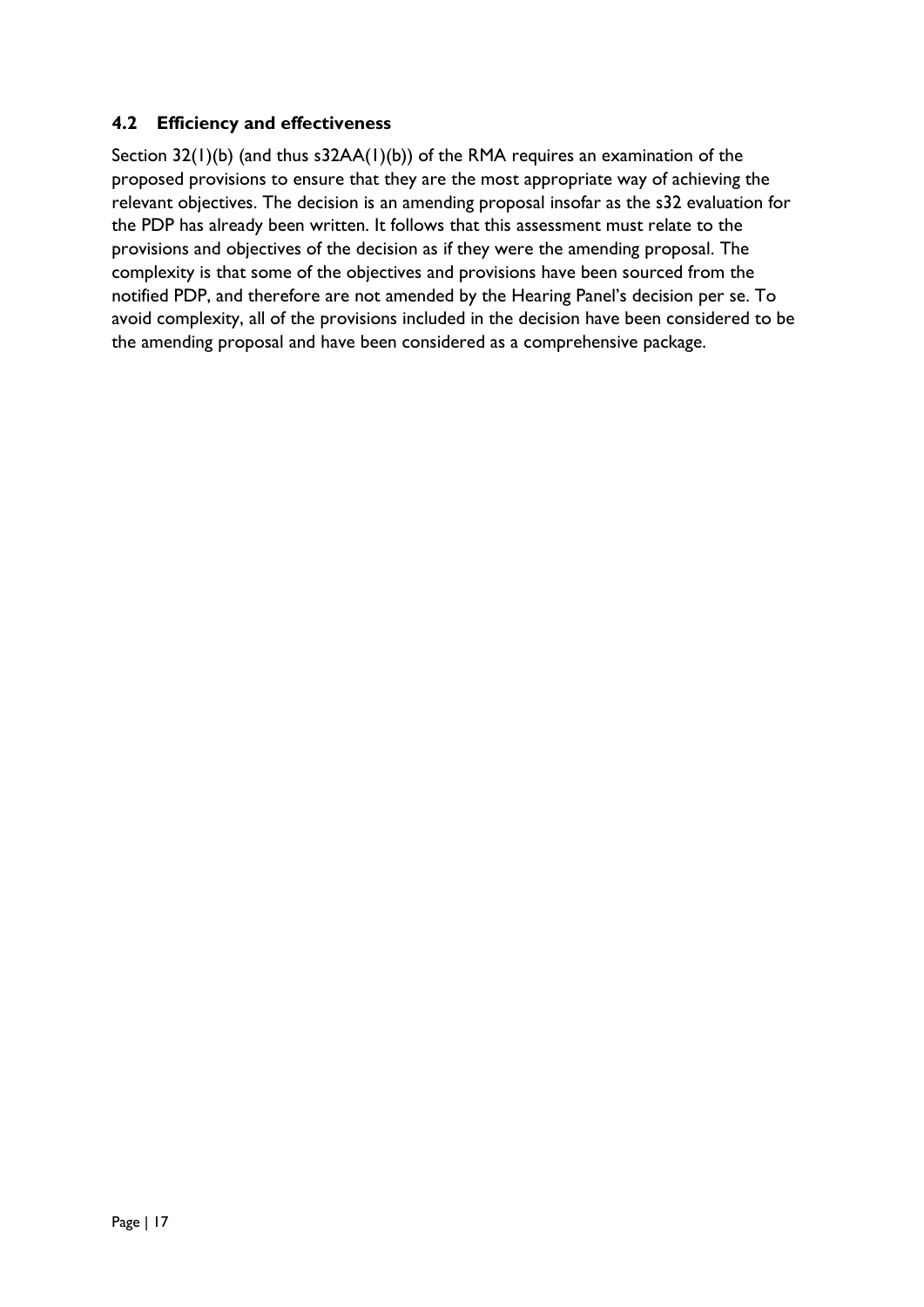| Provisions most appropriate                                                                                                                                                                                                                                                                                    | <b>Effectiveness and Efficiency</b>                                                                                                                                                                                                                                                                                       |                                                                                                                                                                                                                                                                                                                                                                                                                                                                                                             |  |
|----------------------------------------------------------------------------------------------------------------------------------------------------------------------------------------------------------------------------------------------------------------------------------------------------------------|---------------------------------------------------------------------------------------------------------------------------------------------------------------------------------------------------------------------------------------------------------------------------------------------------------------------------|-------------------------------------------------------------------------------------------------------------------------------------------------------------------------------------------------------------------------------------------------------------------------------------------------------------------------------------------------------------------------------------------------------------------------------------------------------------------------------------------------------------|--|
|                                                                                                                                                                                                                                                                                                                | <b>Benefits</b>                                                                                                                                                                                                                                                                                                           | Costs                                                                                                                                                                                                                                                                                                                                                                                                                                                                                                       |  |
| Policies in:<br>Ohinewai Zone<br>$\bullet$<br>Ohinewai Natural Hazards<br><b>Ohinewai Hazardous Substances</b><br>Ohinewai Infrastructure and<br>Energy<br><b>Ohinewai Residential Precinct</b><br>$\bullet$<br><b>Ohinewai Business Precinct</b><br>Ohinewai Industrial Precinct                              | Environmental:<br>The development of the site provides a<br>significant opportunity for ecological<br>betterment to occur on the site.<br>Removing diffuse discharge associated with<br>dairy farming.<br>Three waters management framework that<br>will ensure that all stormwater runoff is<br>treated to a high level. | Environmental:<br>The Ohinewai Structure Plan represents a significant<br>change for Ohinewai and would enable urban<br>development in what is currently a rural area. This<br>represents a significant visual change for the area.<br>The Structure Plan facilitates commercial, residential and<br>industrial development. Each of these have the potential to<br>create adverse environmental effects if they are not<br>managed appropriately through performance standards<br>and assessment criteria. |  |
| Rules, standards and assessment criteria<br>in:<br>Ohinewai Zone<br>$\bullet$<br><b>Ohinewai Natural Hazards</b><br>Ohinewai Hazardous Substances<br>Ohinewai Infrastructure and<br>Energy<br><b>Ohinewai Residential Precinct</b><br><b>Ohinewai Business Precinct</b><br><b>Ohinewai Industrial Precinct</b> | The development of the structure plan will<br>provide a significant increase in vegetation<br>on the site and enhance biodiversity on the<br>site.<br>Improvement in water flowing into Lake<br>Rotokawau and Lake Waikare.<br>Will result in remediation of any<br>contaminated land                                     | Development of the Structure Plan area will remove a<br>working dairy farm from the site, reducing the amount of<br>productive rural land in the district.<br>Amenity effects to the surrounding landowners arising<br>from site preparation and construction<br>Increased stormwater due to significant increase in<br>impermeable surface area<br>Increase in traffic both on local roads and the Waikato                                                                                                 |  |
| District plan maps for Ohinewai                                                                                                                                                                                                                                                                                | Reduction in trucks as Sleepyhead can utilise<br>the rail network                                                                                                                                                                                                                                                         | Expressway<br>Potential effects on water quality of the river and its                                                                                                                                                                                                                                                                                                                                                                                                                                       |  |
| Ohinewai structure plan                                                                                                                                                                                                                                                                                        |                                                                                                                                                                                                                                                                                                                           | tributaries due to earthworks and construction                                                                                                                                                                                                                                                                                                                                                                                                                                                              |  |
| Ohinewai staging plan                                                                                                                                                                                                                                                                                          |                                                                                                                                                                                                                                                                                                                           | Increased risk to indigenous wildlife from cats and dogs                                                                                                                                                                                                                                                                                                                                                                                                                                                    |  |
| Ohinewai definitions                                                                                                                                                                                                                                                                                           |                                                                                                                                                                                                                                                                                                                           | Impact on indigenous fauna species from development e.g.<br>black mudfish and bats                                                                                                                                                                                                                                                                                                                                                                                                                          |  |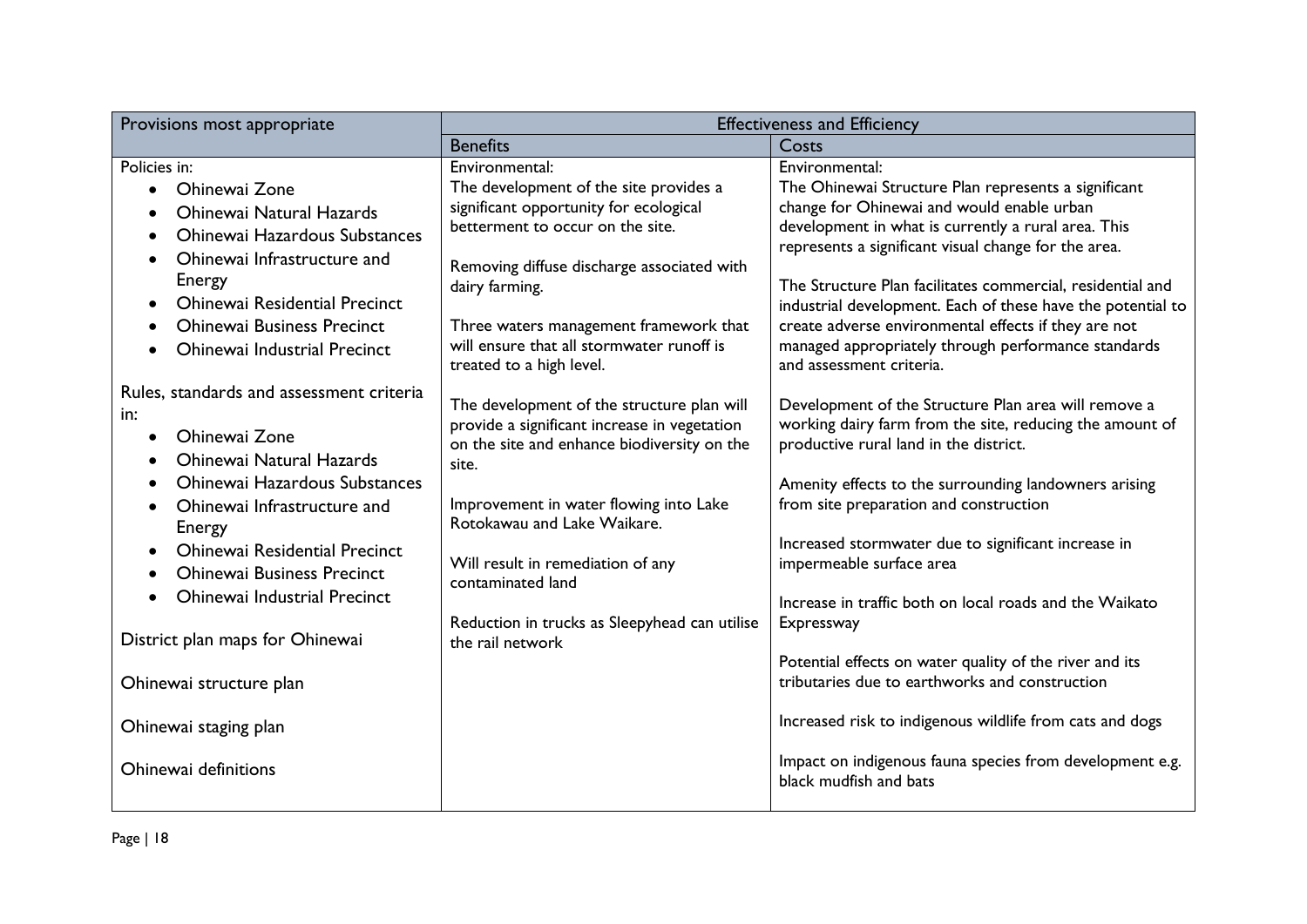| Economic:                                    | Economic:                                            |
|----------------------------------------------|------------------------------------------------------|
| The development phase includes               | May reduce any economic growth in Huntly.            |
| construction costs of \$1,099m spend with    |                                                      |
| an initial regional economic injection of    | Potential to pull existing businesses out of Huntly. |
| \$1,316m.                                    |                                                      |
|                                              |                                                      |
| The ongoing operation of the anticipated     |                                                      |
| development in terms of retail spend and     |                                                      |
| employment generation of \$192.9m per        |                                                      |
|                                              |                                                      |
| annum, with an additional 1265 employees.    |                                                      |
| The estimated contribution during the        |                                                      |
|                                              |                                                      |
| construction phase is \$100m to the local    |                                                      |
| catchment.                                   |                                                      |
|                                              |                                                      |
| Potential to provide a significant number of |                                                      |
| jobs during construction and upon            |                                                      |
| completion.                                  |                                                      |
|                                              |                                                      |
| Opportunity to provide housing for the       |                                                      |
| district including affordable housing for    |                                                      |
| workers associated with the site.            |                                                      |
|                                              |                                                      |
| The retail and office provisions will ensure |                                                      |
| that the existing centres of Huntly and Te   |                                                      |
| Kauwhata will not be adversely effected in   |                                                      |
| relation to their form and function.         |                                                      |
| The rules ensure a sufficient level of       |                                                      |
|                                              |                                                      |
| commercial activities to meet the day-to-day |                                                      |
| needs for the local community.               |                                                      |
|                                              |                                                      |
| Increased range in employment                |                                                      |
| opportunities as a direct result of          |                                                      |
| development e.g. new childcare centres.      |                                                      |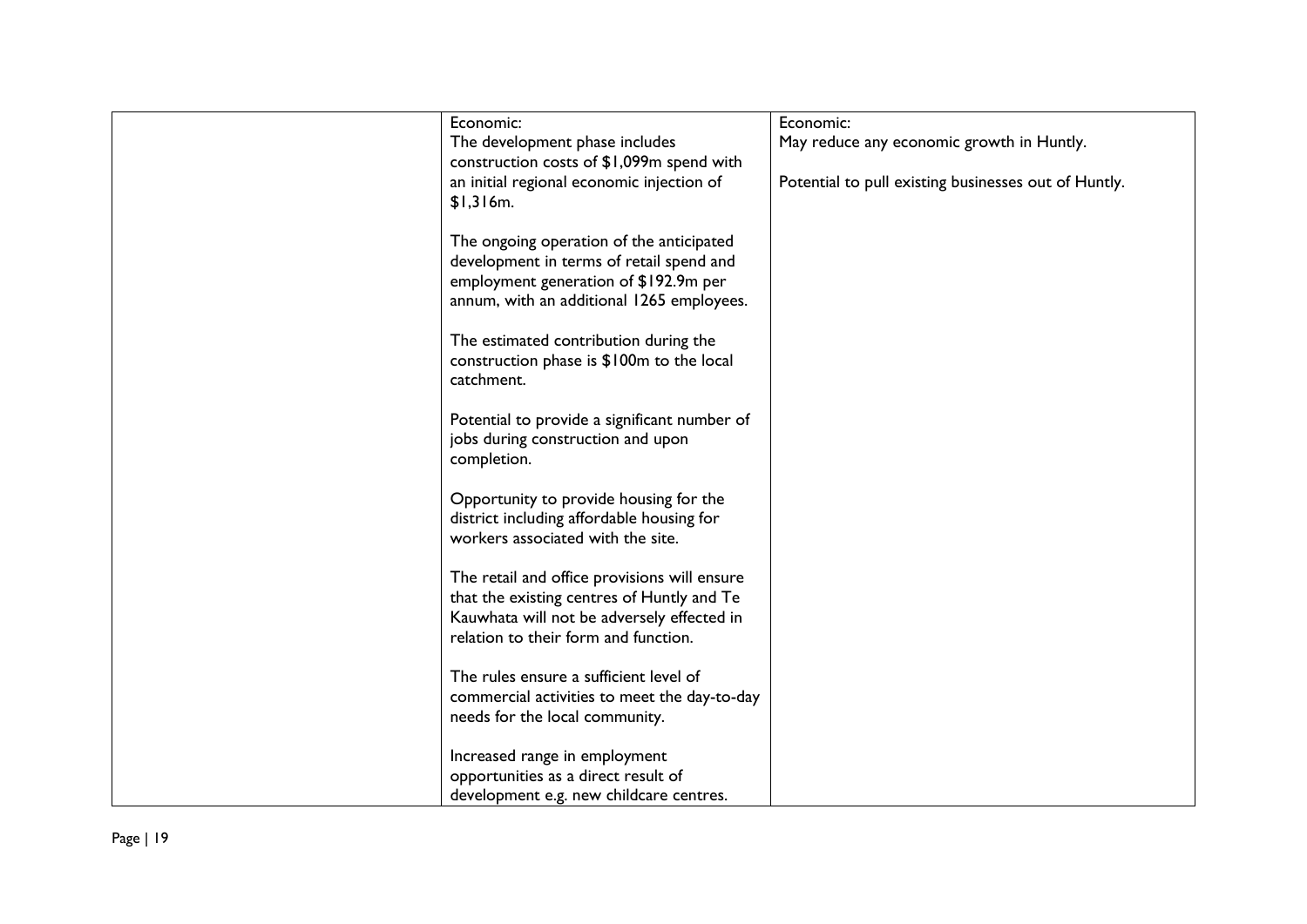|                                                                                                                             | Social:                                    | Social:                                                     |  |
|-----------------------------------------------------------------------------------------------------------------------------|--------------------------------------------|-------------------------------------------------------------|--|
|                                                                                                                             | Provides lifestyle and living choices.     | This represents a significant change for the Ohinewai       |  |
|                                                                                                                             |                                            | community, which is likely to grow in size and change in    |  |
|                                                                                                                             | Opportunities to live, work and play in a  | character over the next 10 years.                           |  |
|                                                                                                                             | single location.                           |                                                             |  |
|                                                                                                                             |                                            | Potential for reverse sensitivity effects.                  |  |
|                                                                                                                             | Social impacts arising from additional     |                                                             |  |
|                                                                                                                             | employment and housing opportunities.      | Increases the number of residents and businesses in the     |  |
|                                                                                                                             |                                            | Defended Area and therefore increases risk.                 |  |
|                                                                                                                             | Increased student population at Ohinewai   |                                                             |  |
|                                                                                                                             | School and associated increase in funding. | Moves the traditional centre of Ohinewai away from the      |  |
|                                                                                                                             |                                            | western side of the Waikato Expressway and disconnects      |  |
|                                                                                                                             | Increased recreational opportunities.      | the current social facilities being the community hall and  |  |
|                                                                                                                             |                                            | school.                                                     |  |
|                                                                                                                             |                                            |                                                             |  |
|                                                                                                                             |                                            | Pressure on the school to accommodate additional            |  |
|                                                                                                                             |                                            | students.                                                   |  |
|                                                                                                                             |                                            |                                                             |  |
|                                                                                                                             |                                            | Increase in the number of residents with different values.  |  |
|                                                                                                                             |                                            |                                                             |  |
|                                                                                                                             |                                            | Potential for complaints arising from recreational shooting |  |
|                                                                                                                             |                                            | on Lake Rotokawau.                                          |  |
|                                                                                                                             | Cultural:                                  | Cultural:                                                   |  |
|                                                                                                                             | Supports a connected community.            | There may be adverse cultural effects                       |  |
|                                                                                                                             |                                            |                                                             |  |
|                                                                                                                             | Supports improvement of the Huntly         |                                                             |  |
|                                                                                                                             | wastewater treatment plant.                |                                                             |  |
|                                                                                                                             |                                            |                                                             |  |
|                                                                                                                             | Additional housing and work opportunities. |                                                             |  |
| Opportunities for economic growth and employment                                                                            |                                            |                                                             |  |
| The development phase includes construction costs of \$1,099m spend with an initial regional economic injection of \$1,316m |                                            |                                                             |  |

The ongoing operation of the anticipated development in terms of retail spend and employment generation of \$192.9. per annum, with an additional 1265 employees.